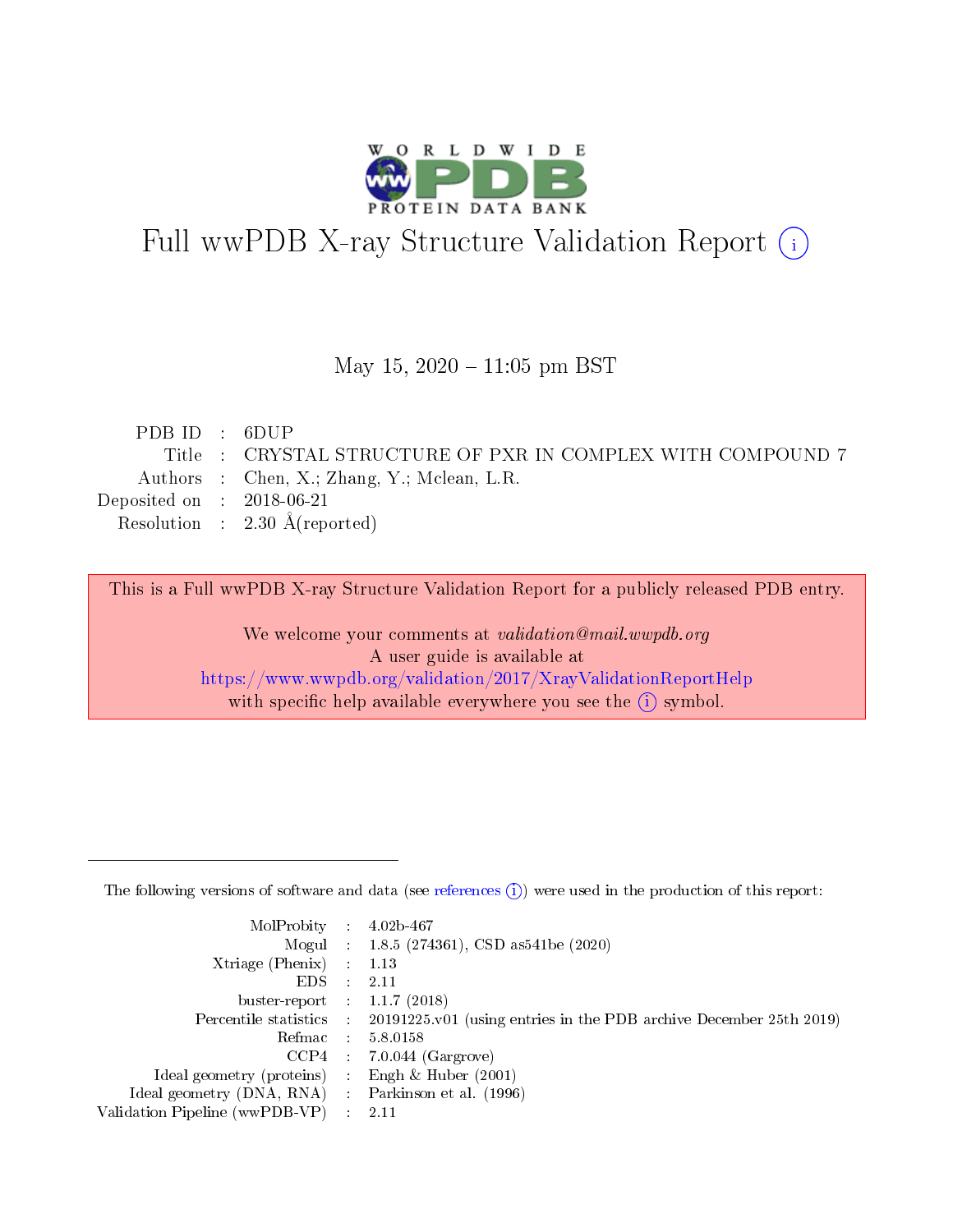# 1 [O](https://www.wwpdb.org/validation/2017/XrayValidationReportHelp#overall_quality)verall quality at a glance  $(i)$

The following experimental techniques were used to determine the structure: X-RAY DIFFRACTION

The reported resolution of this entry is 2.30 Å.

Percentile scores (ranging between 0-100) for global validation metrics of the entry are shown in the following graphic. The table shows the number of entries on which the scores are based.



| Metric                | Whole archive<br>$(\#\text{Entries})$ | Similar resolution<br>$(\#\text{Entries}, \text{resolution range}(\text{\AA}))$ |
|-----------------------|---------------------------------------|---------------------------------------------------------------------------------|
| Clashscore            | 141614                                | $5643(2.30-2.30)$                                                               |
| Ramachandran outliers | 138981                                | $5575(2.30-2.30)$                                                               |
| Sidechain outliers    | 138945                                | $5575(2.30-2.30)$                                                               |
| RSRZ outliers         | 127900                                | $4938(2.30-2.30)$                                                               |

The table below summarises the geometric issues observed across the polymeric chains and their fit to the electron density. The red, orange, yellow and green segments on the lower bar indicate the fraction of residues that contain outliers for  $\geq=3$ , 2, 1 and 0 types of geometric quality criteria respectively. A grey segment represents the fraction of residues that are not modelled. The numeric value for each fraction is indicated below the corresponding segment, with a dot representing fractions  $\epsilon = 5\%$  The upper red bar (where present) indicates the fraction of residues that have poor fit to the electron density. The numeric value is given above the bar.

| Mol | $\mid$ Chain $\mid$ Length | Quality of chain |     |  |     |  |  |
|-----|----------------------------|------------------|-----|--|-----|--|--|
|     | 344                        | 5%<br>63%        | 17% |  | 18% |  |  |
|     | 344                        | 6%<br>64%        | 17% |  | 19% |  |  |

The following table lists non-polymeric compounds, carbohydrate monomers and non-standard residues in protein, DNA, RNA chains that are outliers for geometric or electron-density-fit criteria:

|  |                              |  |  | Mol   Type   Chain   Res   Chirality   Geometry   Clashes   Electron density |
|--|------------------------------|--|--|------------------------------------------------------------------------------|
|  | $\sqrt{2$ HCJ A $\sqrt{501}$ |  |  |                                                                              |

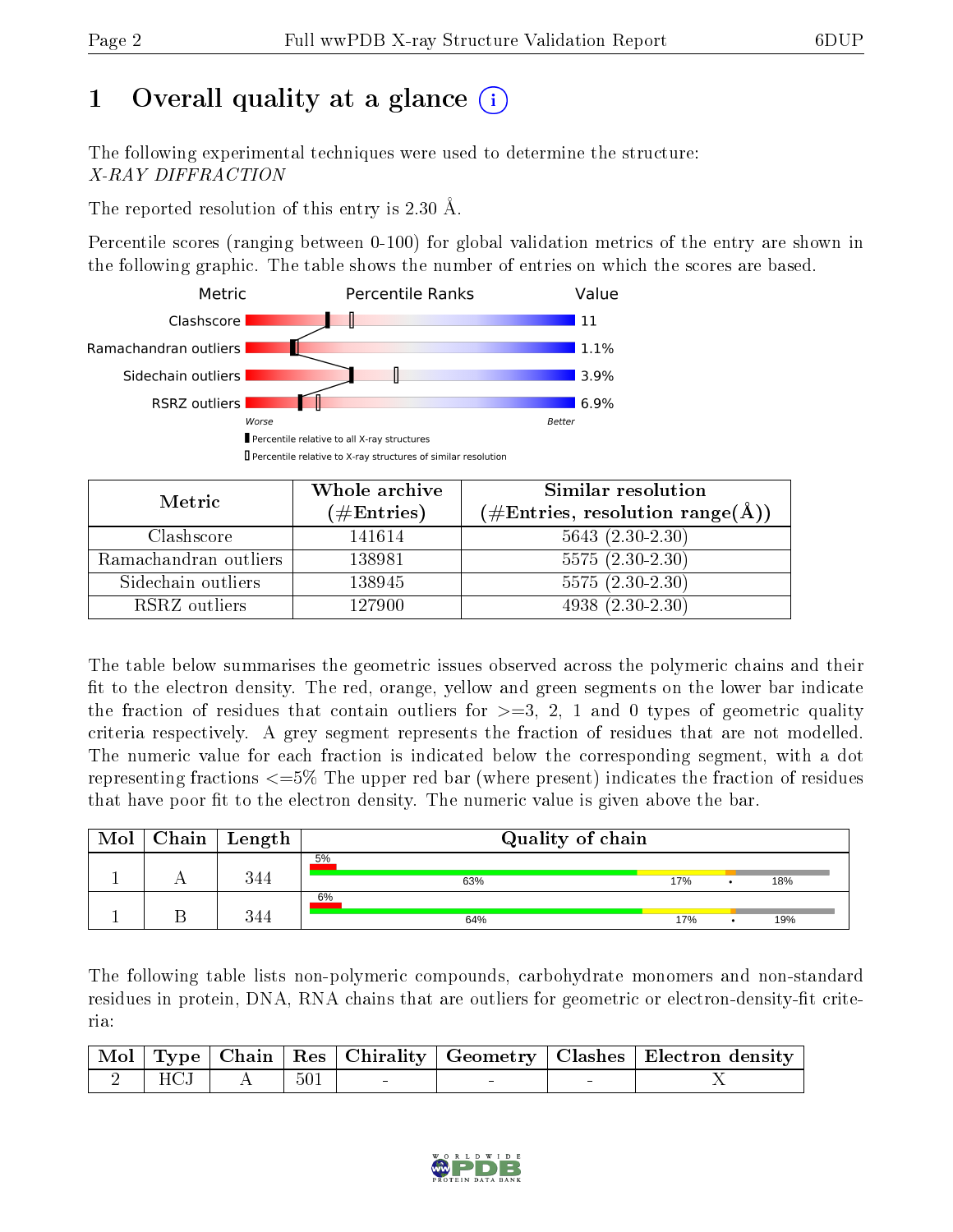# 2 Entry composition  $\left( \cdot \right)$

There are 3 unique types of molecules in this entry. The entry contains 4720 atoms, of which 0 are hydrogens and 0 are deuteriums.

In the tables below, the ZeroOcc column contains the number of atoms modelled with zero occupancy, the AltConf column contains the number of residues with at least one atom in alternate conformation and the Trace column contains the number of residues modelled with at most 2 atoms.

Molecule 1 is a protein called Nuclear receptor subfamily 1 group I member 2.

| Mol | Chain   Residues | Atoms               |                                           |           |      | $\rm ZeroOcc$   Alt $\rm Conf$   Trace |  |  |
|-----|------------------|---------------------|-------------------------------------------|-----------|------|----------------------------------------|--|--|
|     | 282              | Total<br>2315       | 1486                                      | -N<br>400 | 410  | 19                                     |  |  |
|     | 280              | $\rm Total$<br>2299 | $\overline{C}$ and $\overline{C}$<br>1479 | 395       | 406. | -19                                    |  |  |

| Chain              | Residue | Modelled                | Actual   | Comment        | Reference              |
|--------------------|---------|-------------------------|----------|----------------|------------------------|
| А                  | 119     | <b>MET</b>              |          | expression tag | <b>UNP 075469</b>      |
| A                  | 120     | <b>LYS</b>              |          | expression tag | <b>UNP 075469</b>      |
| $\boldsymbol{A}$   | 121     | $\overline{\text{LYS}}$ | -        | expression tag | <b>UNP 075469</b>      |
| $\bf{A}$           | 122     | GLY                     | -        | expression tag | <b>UNP 075469</b>      |
| $\boldsymbol{A}$   | 123     | $\overline{HIS}$        | -        | expression tag | <b>UNP 075469</b>      |
| $\bf{A}$           | 124     | <b>HIS</b>              |          | expression tag | <b>UNP 075469</b>      |
| А                  | 125     | <b>HIS</b>              |          | expression tag | <b>UNP 075469</b>      |
| А                  | 126     | <b>HIS</b>              | -        | expression tag | <b>UNP 075469</b>      |
| $\boldsymbol{A}$   | 127     | <b>HIS</b>              | Ξ.       | expression tag | <b>UNP 075469</b>      |
| $\overline{\rm A}$ | 128     | $\overline{HIS}$        | ÷,       | expression tag | <b>UNP 075469</b>      |
| A                  | 129     | <b>GLY</b>              |          | expression tag | <b>UNP 075469</b>      |
| А                  | 427     | GLU                     |          | expression tag | <b>UNP 075469</b>      |
| $\boldsymbol{A}$   | 428     | <b>LEU</b>              | ÷        | expression tag | <b>UNP 075469</b>      |
| $\boldsymbol{A}$   | 429     | PHE                     | Ξ.       | expression tag | <b>UNP 075469</b>      |
| $\boldsymbol{A}$   | 430     | $\overline{\text{GLY}}$ |          | expression tag | <b>UNP 075469</b>      |
| А                  | 431     | ILE                     |          | expression tag | <b>UNP 075469</b>      |
| $\boldsymbol{A}$   | 432     | <b>THR</b>              |          | expression tag | <b>UNP 075469</b>      |
| $\boldsymbol{A}$   | 433     | <b>GLY</b>              | -        | expression tag | <b>UNP 075469</b>      |
| $\overline{A}$     | 434     | SER                     | ÷,       | expression tag | <b>UNP 075469</b>      |
| $\overline{\rm A}$ | 435     | GLY                     | ÷,       | expression tag | <b>UNP 075469</b>      |
| $\boldsymbol{A}$   | 436     | <b>GLY</b>              |          | expression tag | <b>UNP 075469</b>      |
| A                  | 437     | SER                     |          | expression tag | <b>UNP 075469</b>      |
| $\boldsymbol{A}$   | 438     | <b>GLY</b>              | $\equiv$ | expression tag | <b>UNP 075469</b>      |
| $\bf{A}$           | 439     | <b>GLY</b>              | -        | expression tag | <b>UNP 075469</b>      |
| А                  | 440     | <b>SER</b>              |          | expression tag | <b>UNP 075469</b>      |
|                    |         |                         |          |                | Continued on next page |

There are 94 discrepancies between the modelled and reference sequences:

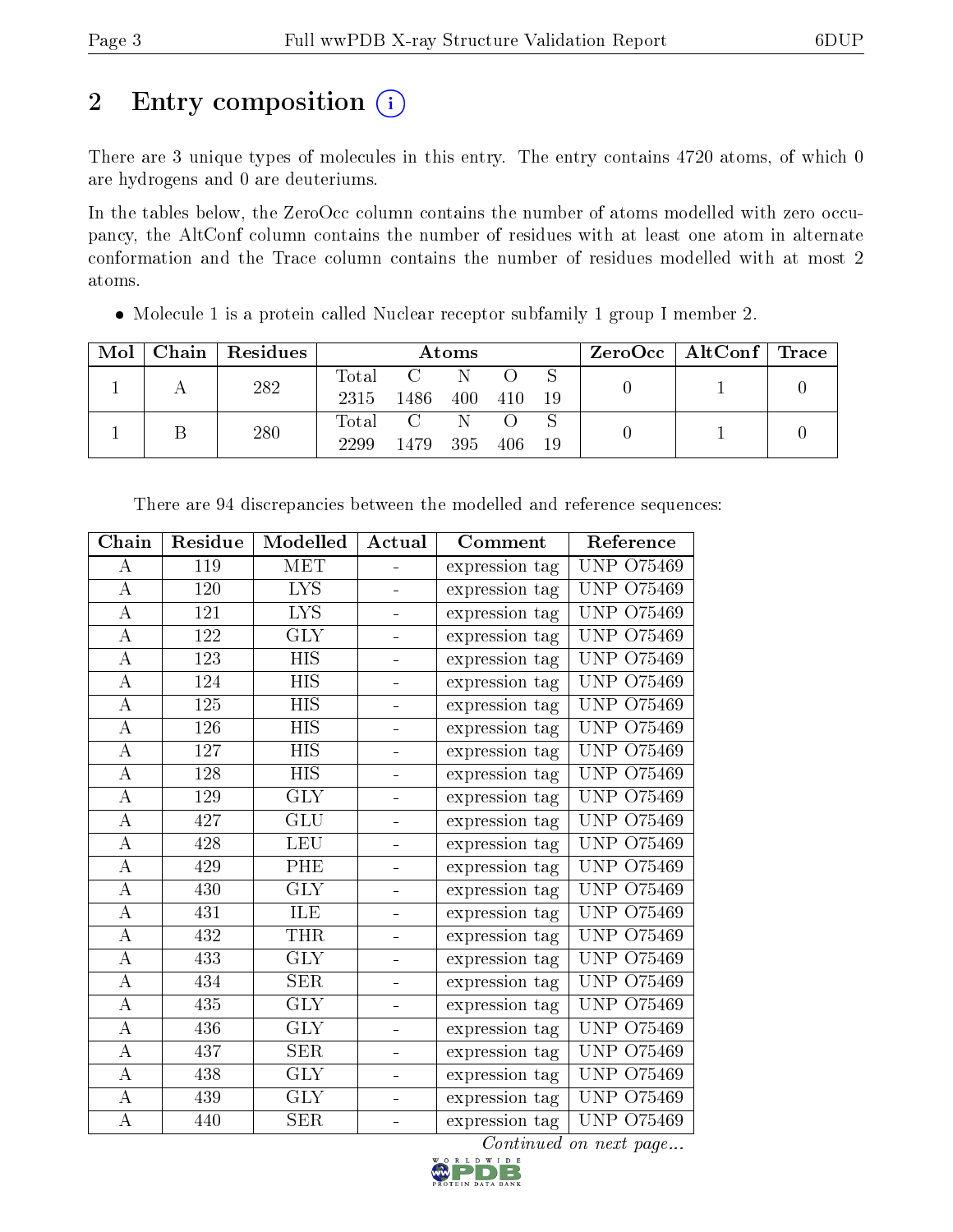|--|

|                  |         | Continued from previous page |                |                |                   |
|------------------|---------|------------------------------|----------------|----------------|-------------------|
| ${\bf Chain}$    | Residue | Modelled                     | Actual         | Comment        | Reference         |
| $\boldsymbol{A}$ | 441     | <b>SER</b>                   |                | expression tag | UNP 075469        |
| А                | 442     | <b>HIS</b>                   |                | expression tag | UNP 075469        |
| $\boldsymbol{A}$ | 443     | <b>SER</b>                   |                | expression tag | UNP 075469        |
| A                | 444     | <b>SER</b>                   |                | expression tag | <b>UNP 075469</b> |
| $\boldsymbol{A}$ | 445     | LEU                          |                | expression tag | UNP 075469        |
| A                | 446     | <b>THR</b>                   |                | expression tag | UNP.<br>O75469    |
| A                | 447     | GLU                          |                | expression tag | <b>UNP 075469</b> |
| А                | 448     | $\rm{ARG}$                   |                | expression tag | UNP<br>O75469     |
| A                | 449     | HIS                          | $\blacksquare$ | expression tag | UNP<br>O75469     |
| А                | 450     | <b>LYS</b>                   |                | expression tag | <b>UNP 075469</b> |
| А                | 451     | ILE                          |                | expression tag | UNP.<br>O75469    |
| А                | 452     | <b>LEU</b>                   |                | expression tag | UNP<br>O75469     |
| А                | 453     | HIS                          |                | expression tag | O75469<br>UNP.    |
| А                | 454     | $\rm{ARG}$                   |                | expression tag | <b>UNP 075469</b> |
| $\boldsymbol{A}$ | 455     | <b>LEU</b>                   |                | expression tag | UNP 075469        |
| A                | 456     | <b>LEU</b>                   |                | expression tag | <b>UNP 075469</b> |
| A                | 457     | GLN                          |                | expression tag | <b>UNP 075469</b> |
| A                | 458     | GLU                          | ÷              | expression tag | <b>UNP 075469</b> |
| $\boldsymbol{A}$ | 459     | <b>GLY</b>                   |                | expression tag | <b>UNP 075469</b> |
| $\boldsymbol{A}$ | 460     | <b>SER</b>                   |                | expression tag | UNP.<br>O75469    |
| A                | 461     | PRO                          |                | expression tag | O75469<br>UNP.    |
| A                | 462     | <b>SER</b>                   |                | expression tag | UNP.<br>O75469    |
| B                | 119     | MET                          |                | expression tag | <b>UNP 075469</b> |
| $\boldsymbol{B}$ | 120     | <b>LYS</b>                   |                | expression tag | UNP 075469        |
| $\boldsymbol{B}$ | 121     | <b>LYS</b>                   |                | expression tag | UNP<br>O75469     |
| $\boldsymbol{B}$ | 122     | <b>GLY</b>                   |                | expression tag | O75469<br>UNP.    |
| B                | 123     | <b>HIS</b>                   |                | expression tag | <b>UNP 075469</b> |
| $\boldsymbol{B}$ | 124     | HIS                          |                | expression tag | <b>UNP 075469</b> |
| $\boldsymbol{B}$ | 125     | $\overline{\mathrm{HIS}}$    |                | expression tag | <b>UNP 075469</b> |
| Β                | 126     | HIS                          |                | expression tag | UNP 075469        |
| $\boldsymbol{B}$ | 127     | HIS                          |                | expression tag | <b>UNP 075469</b> |
| B                | 128     | HIS                          |                | expression tag | <b>UNP 075469</b> |
| $\boldsymbol{B}$ | 129     | <b>GLY</b>                   |                | expression tag | <b>UNP 075469</b> |
| $\boldsymbol{B}$ | 427     | GLU                          |                | expression tag | <b>UNP 075469</b> |
| B                | 428     | <b>LEU</b>                   |                | expression tag | <b>UNP 075469</b> |
| B                | 429     | <b>PHE</b>                   |                | expression tag | UNP 075469        |
| B                | 430     | $\overline{\text{GLY}}$      | $\blacksquare$ | expression tag | UNP 075469        |
| B                | 431     | ILE                          |                | expression tag | <b>UNP 075469</b> |
| B                | 432     | <b>THR</b>                   |                | expression tag | UNP 075469        |
| B                | 433     | GLY                          |                | expression tag | UNP 075469        |
| B                | 434     | <b>SER</b>                   |                | expression tag | UNP 075469        |
| $\, {\bf B}$     | 435     | <b>GLY</b>                   |                | expression tag | UNP 075469        |

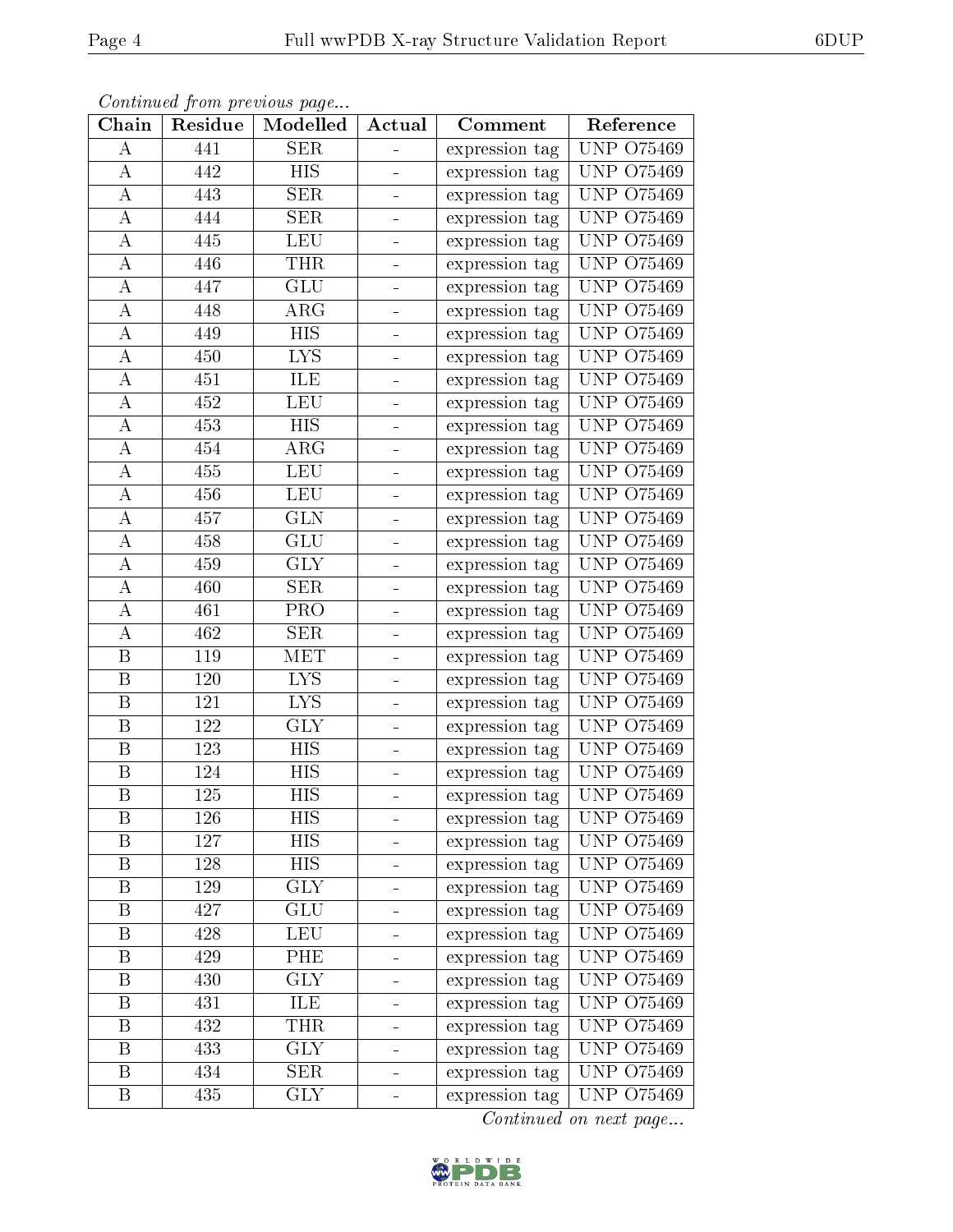| Chain                   | Residue | Continuale from previous page<br>Modelled | Actual                   | Comment        | Reference         |
|-------------------------|---------|-------------------------------------------|--------------------------|----------------|-------------------|
| B                       | 436     | <b>GLY</b>                                |                          | expression tag | <b>UNP 075469</b> |
| $\boldsymbol{B}$        | 437     | <b>SER</b>                                |                          | expression tag | <b>UNP 075469</b> |
| B                       | 438     | <b>GLY</b>                                | -                        | expression tag | UNP.<br>O75469    |
| B                       | 439     | <b>GLY</b>                                |                          | expression tag | UNP<br>O75469     |
| $\boldsymbol{B}$        | 440     | SER                                       | ÷                        | expression tag | UNP<br>O75469     |
| B                       | 441     | <b>SER</b>                                |                          | expression tag | <b>UNP 075469</b> |
| $\boldsymbol{B}$        | 442     | <b>HIS</b>                                |                          | expression tag | UNP<br>O75469     |
| $\boldsymbol{B}$        | 443     | SER                                       | $\blacksquare$           | expression tag | UNP.<br>O75469    |
| B                       | 444     | <b>SER</b>                                | -                        | expression tag | UNP.<br>O75469    |
| B                       | 445     | <b>LEU</b>                                |                          | expression tag | <b>UNP 075469</b> |
| $\, {\bf B}$            | 446     | <b>THR</b>                                | $\blacksquare$           | expression tag | UNP.<br>O75469    |
| $\boldsymbol{B}$        | 447     | $\overline{\mathrm{GLU}}$                 |                          | expression tag | <b>UNP 075469</b> |
| $\boldsymbol{B}$        | 448     | $\rm{ARG}$                                | -                        | expression tag | UNP<br>O75469     |
| B                       | 449     | <b>HIS</b>                                | $\overline{\phantom{0}}$ | expression tag | UNP.<br>O75469    |
| $\boldsymbol{B}$        | 450     | $\overline{\text{LYS}}$                   |                          | expression tag | <b>UNP 075469</b> |
| B                       | 451     | ILE                                       | $\blacksquare$           | expression tag | UNP.<br>O75469    |
| $\overline{\mathrm{B}}$ | 452     | LEU                                       | -                        | expression tag | <b>UNP 075469</b> |
| B                       | 453     | <b>HIS</b>                                |                          | expression tag | <b>UNP 075469</b> |
| $\boldsymbol{B}$        | 454     | $\rm{ARG}$                                | ÷                        | expression tag | UNP<br>O75469     |
| B                       | 455     | LEU                                       |                          | expression tag | UNP<br>O75469     |
| $\boldsymbol{B}$        | 456     | <b>LEU</b>                                | -                        | expression tag | <b>UNP 075469</b> |
| B                       | 457     | <b>GLN</b>                                | $\overline{\phantom{0}}$ | expression tag | UNP<br>O75469     |
| B                       | 458     | GLU                                       |                          | expression tag | UNP<br>O75469     |
| $\boldsymbol{B}$        | 459     | <b>GLY</b>                                | ÷                        | expression tag | UNP<br>O75469     |
| $\boldsymbol{B}$        | 460     | SER                                       |                          | expression tag | <b>UNP 075469</b> |
| $\overline{B}$          | 461     | PRO                                       |                          | expression tag | UNP<br>O75469     |
| $\overline{B}$          | 462     | SER                                       | $\blacksquare$           | expression tag | <b>UNP 075469</b> |

• Molecule 2 is  $(2S)$ -2- $(\{3'$ -(trifluoromethyl) $[1,1'$ -biphenyl $]$ -4-yl $]$ oxy $]$ methyl $]$ -2,3-dihydro-7H- $[$ 1,3]oxazolo[3,2-a]pyrimidin-7-one (three-letter code: HCJ) (formula:  $C_{20}H_{15}F_3N_2O_3$ ).

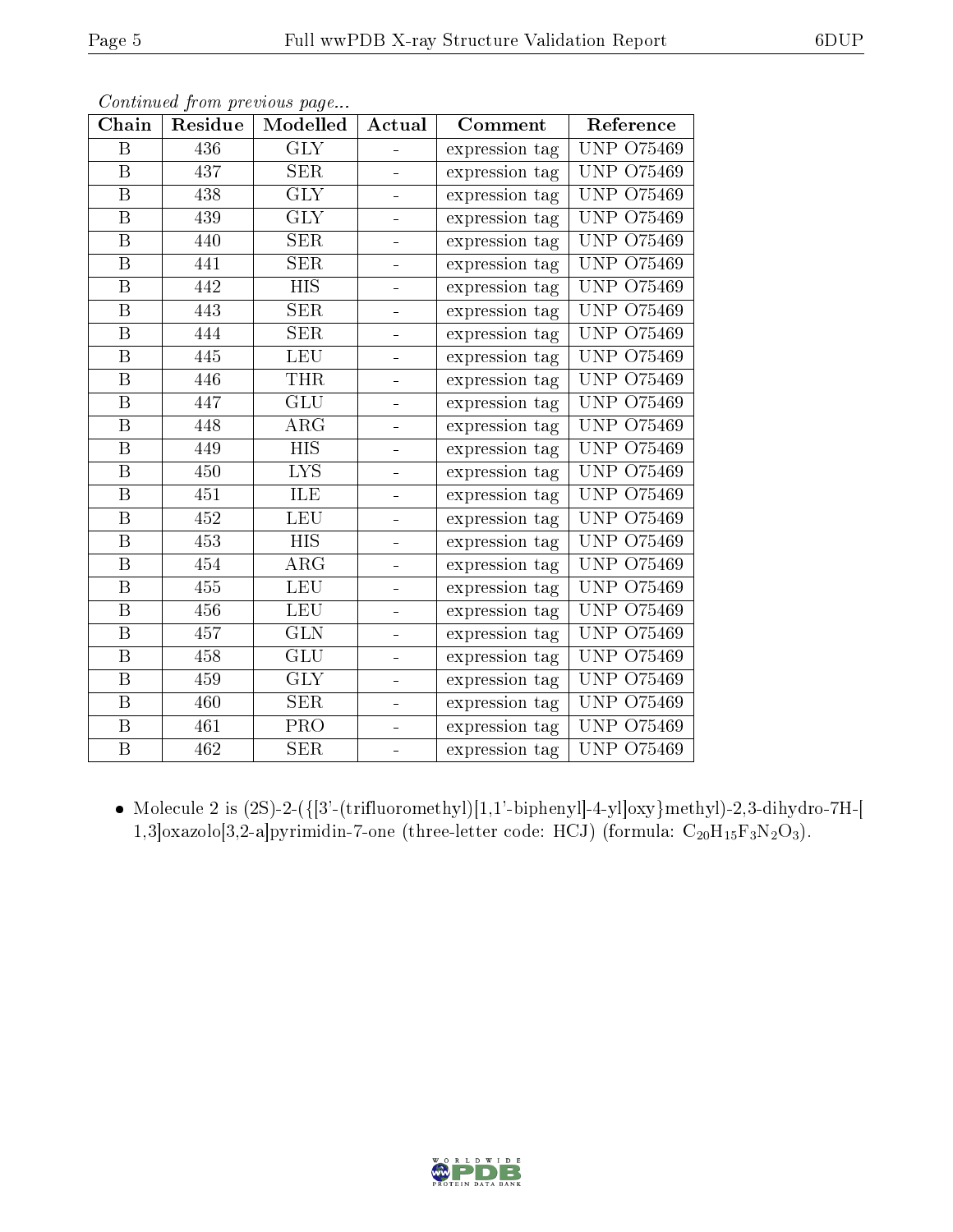

| Mol |  | Chain   Residues | Atoms         |                                         |  |  |  | $ZeroOcc \mid AltConf \mid$ |
|-----|--|------------------|---------------|-----------------------------------------|--|--|--|-----------------------------|
|     |  |                  | Total C F N O |                                         |  |  |  |                             |
|     |  |                  | 20            | $\begin{array}{cccc} 3 & 2 \end{array}$ |  |  |  |                             |

 $\bullet\,$  Molecule 3 is water.

|  | $Mol$   Chain   Residues | Atoms                             | ZeroOcc   AltConf |
|--|--------------------------|-----------------------------------|-------------------|
|  |                          | Total O<br>$\overline{47}$<br>-47 |                   |
|  |                          | Total O                           |                   |

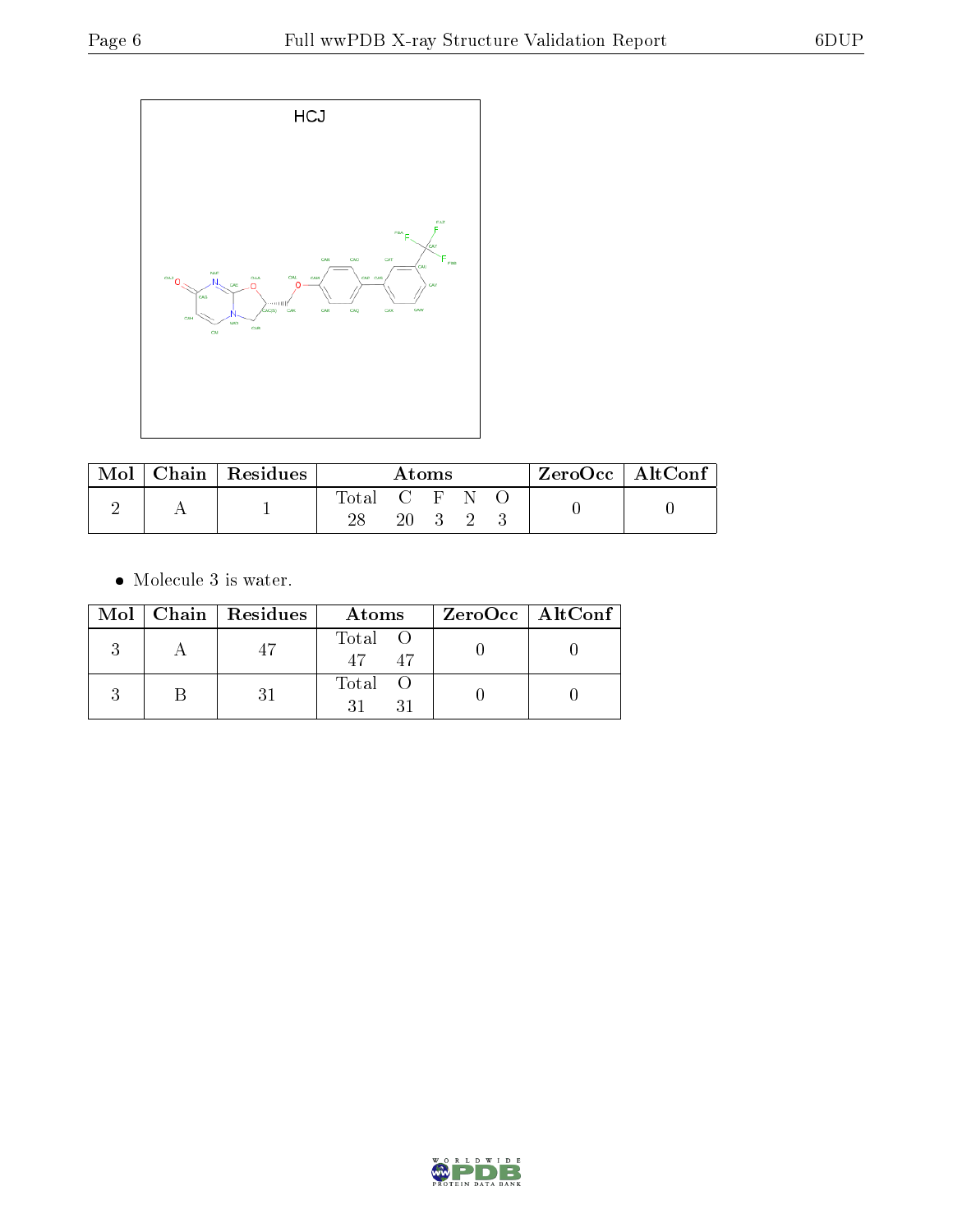# 3 Residue-property plots  $(i)$

These plots are drawn for all protein, RNA and DNA chains in the entry. The first graphic for a chain summarises the proportions of the various outlier classes displayed in the second graphic. The second graphic shows the sequence view annotated by issues in geometry and electron density. Residues are color-coded according to the number of geometric quality criteria for which they contain at least one outlier: green  $= 0$ , yellow  $= 1$ , orange  $= 2$  and red  $= 3$  or more. A red dot above a residue indicates a poor fit to the electron density (RSRZ  $> 2$ ). Stretches of 2 or more consecutive residues without any outlier are shown as a green connector. Residues present in the sample, but not in the model, are shown in grey.

• Molecule 1: Nuclear receptor subfamily 1 group I member 2



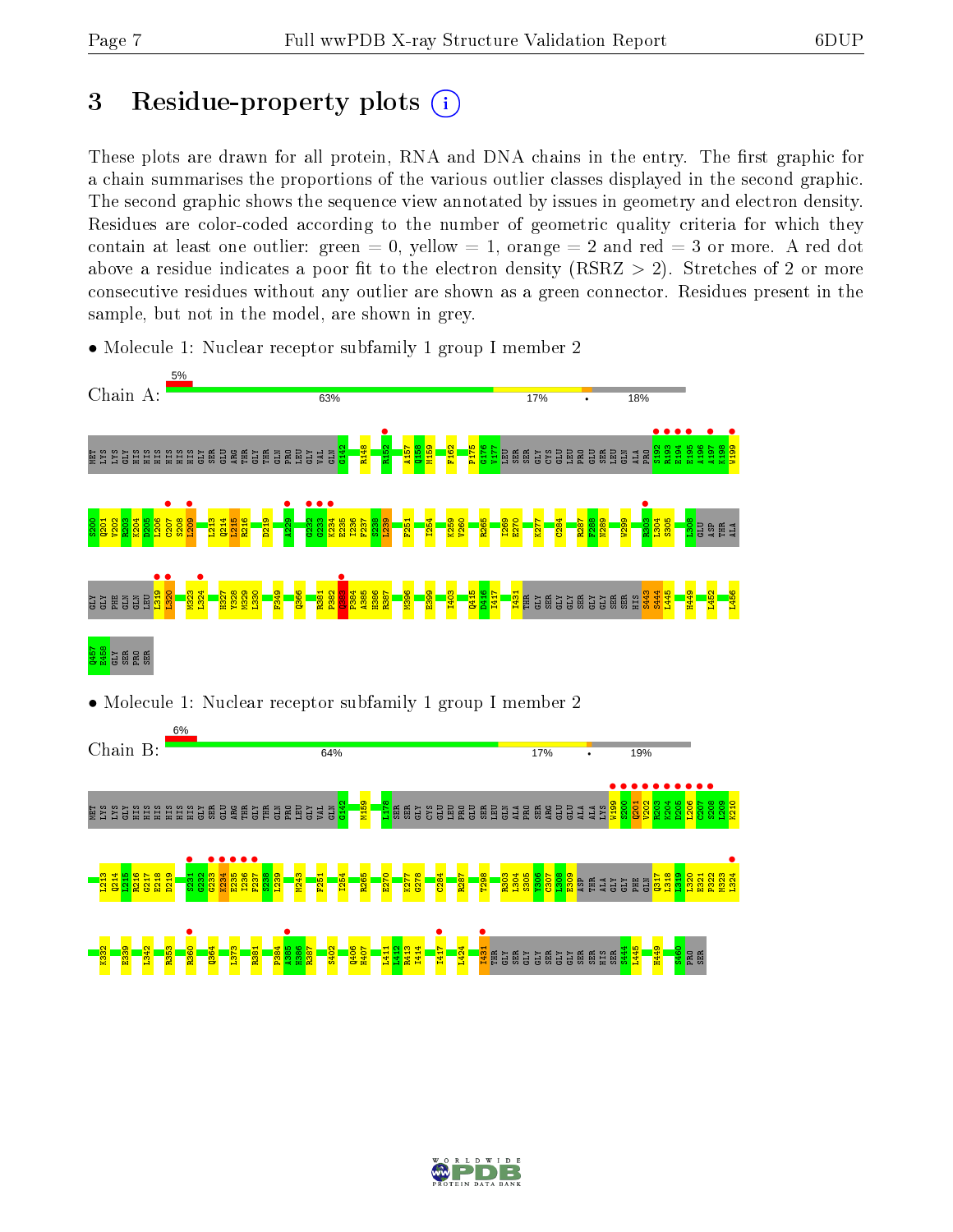# 4 Data and refinement statistics  $(i)$

| Property                                                              | Value                                             | Source                       |
|-----------------------------------------------------------------------|---------------------------------------------------|------------------------------|
| Space group                                                           | P 21 21 21                                        | Depositor                    |
| Cell constants                                                        | 88.93Å 106.45Å<br>84.03Å                          | Depositor                    |
| a, b, c, $\alpha$ , $\beta$ , $\gamma$                                | $90.00^\circ$<br>$90.00^\circ$<br>$90.00^{\circ}$ |                              |
| Resolution $(A)$                                                      | 39.08<br>2.30<br>$\frac{1}{2}$                    | Depositor                    |
|                                                                       | 44.46<br>$-2.30$                                  | <b>EDS</b>                   |
| % Data completeness                                                   | $94.0(39.08-2.30)$                                | Depositor                    |
| (in resolution range)                                                 | 94.1 (44.46-2.30)                                 | <b>EDS</b>                   |
| $\mathrm{R}_{merge}$                                                  | (Not available)                                   | Depositor                    |
| $\mathrm{R}_{sym}$                                                    | (Not available)                                   | Depositor                    |
| $\sqrt{I/\sigma}(I) > 1$                                              | $2.34$ (at $2.32\text{\AA}$ )                     | Xtriage                      |
| Refinement program                                                    | <b>CNX 2005</b>                                   | Depositor                    |
|                                                                       | 0.226<br>0.266                                    | Depositor                    |
| $R, R_{free}$                                                         | (Not available)<br>0.225                          | DCC                          |
| $R_{free}$ test set                                                   | No test flags present.                            | wwPDB-VP                     |
| Wilson B-factor $(A^2)$                                               | 46.7                                              | Xtriage                      |
| Anisotropy                                                            | 0.133                                             | Xtriage                      |
| Bulk solvent $k_{sol}(\text{e}/\text{\AA}^3),\,B_{sol}(\text{\AA}^2)$ | 0.33, 41.0                                        | <b>EDS</b>                   |
| L-test for $\overline{\text{twinning}}^2$                             | $< L >$ = 0.49, $< L2$ > = 0.32                   | $\overline{\text{X}}$ triage |
| Estimated twinning fraction                                           | No twinning to report.                            | Xtriage                      |
| $F_o, F_c$ correlation                                                | 0.94                                              | <b>EDS</b>                   |
| Total number of atoms                                                 | 4720                                              | wwPDB-VP                     |
| Average B, all atoms $(A^2)$                                          | 56.0                                              | wwPDB-VP                     |

Xtriage's analysis on translational NCS is as follows: The largest off-origin peak in the Patterson function is  $4.30\%$  of the height of the origin peak. No significant pseudotranslation is detected.

<sup>&</sup>lt;sup>2</sup>Theoretical values of  $\langle |L| \rangle$ ,  $\langle L^2 \rangle$  for acentric reflections are 0.5, 0.333 respectively for untwinned datasets, and 0.375, 0.2 for perfectly twinned datasets.



<span id="page-7-1"></span><span id="page-7-0"></span><sup>1</sup> Intensities estimated from amplitudes.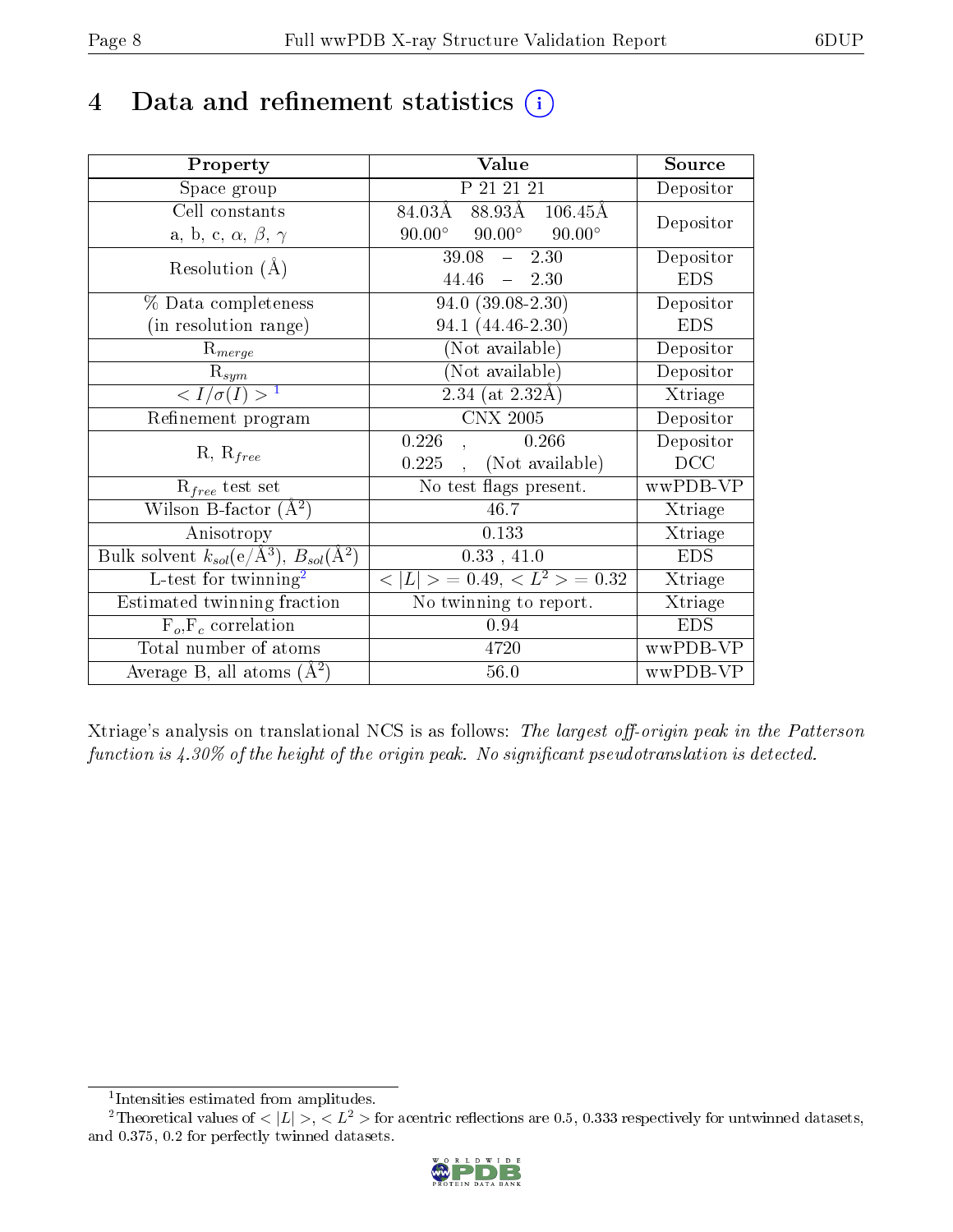# 5 Model quality  $(i)$

### 5.1 Standard geometry  $\overline{()}$

Bond lengths and bond angles in the following residue types are not validated in this section: HCJ

The Z score for a bond length (or angle) is the number of standard deviations the observed value is removed from the expected value. A bond length (or angle) with  $|Z| > 5$  is considered an outlier worth inspection. RMSZ is the root-mean-square of all Z scores of the bond lengths (or angles).

| Mol | Chain |      | Bond lengths |      | Bond angles |
|-----|-------|------|--------------|------|-------------|
|     |       | RMSZ | $\# Z  > 5$  | RMSZ | # $ Z  > 5$ |
|     |       | 0.33 | 0/2364       | 0.48 | 0/3178      |
|     | R     | 0.31 | 0/2348       | 0.45 | 0/3158      |
| AΠ  | A 11  | 0.32 | /4712        | 0.47 | 0/6336      |

Chiral center outliers are detected by calculating the chiral volume of a chiral center and verifying if the center is modelled as a planar moiety or with the opposite hand.A planarity outlier is detected by checking planarity of atoms in a peptide group, atoms in a mainchain group or atoms of a sidechain that are expected to be planar.

|  | $\mid$ Mol $\mid$ Chain $\mid$ #Chirality outliers $\mid$ #Planarity outliers $\mid$ |
|--|--------------------------------------------------------------------------------------|
|  |                                                                                      |

There are no bond length outliers.

There are no bond angle outliers.

There are no chirality outliers.

All (1) planarity outliers are listed below:

|  |     | $\mid$ Mol $\mid$ Chain $\mid$ Res $\mid$ Type $\mid$ Group |
|--|-----|-------------------------------------------------------------|
|  | 383 | GLN   Peptide                                               |

### $5.2$  Too-close contacts  $(i)$

In the following table, the Non-H and H(model) columns list the number of non-hydrogen atoms and hydrogen atoms in the chain respectively. The H(added) column lists the number of hydrogen atoms added and optimized by MolProbity. The Clashes column lists the number of clashes within the asymmetric unit, whereas Symm-Clashes lists symmetry related clashes.

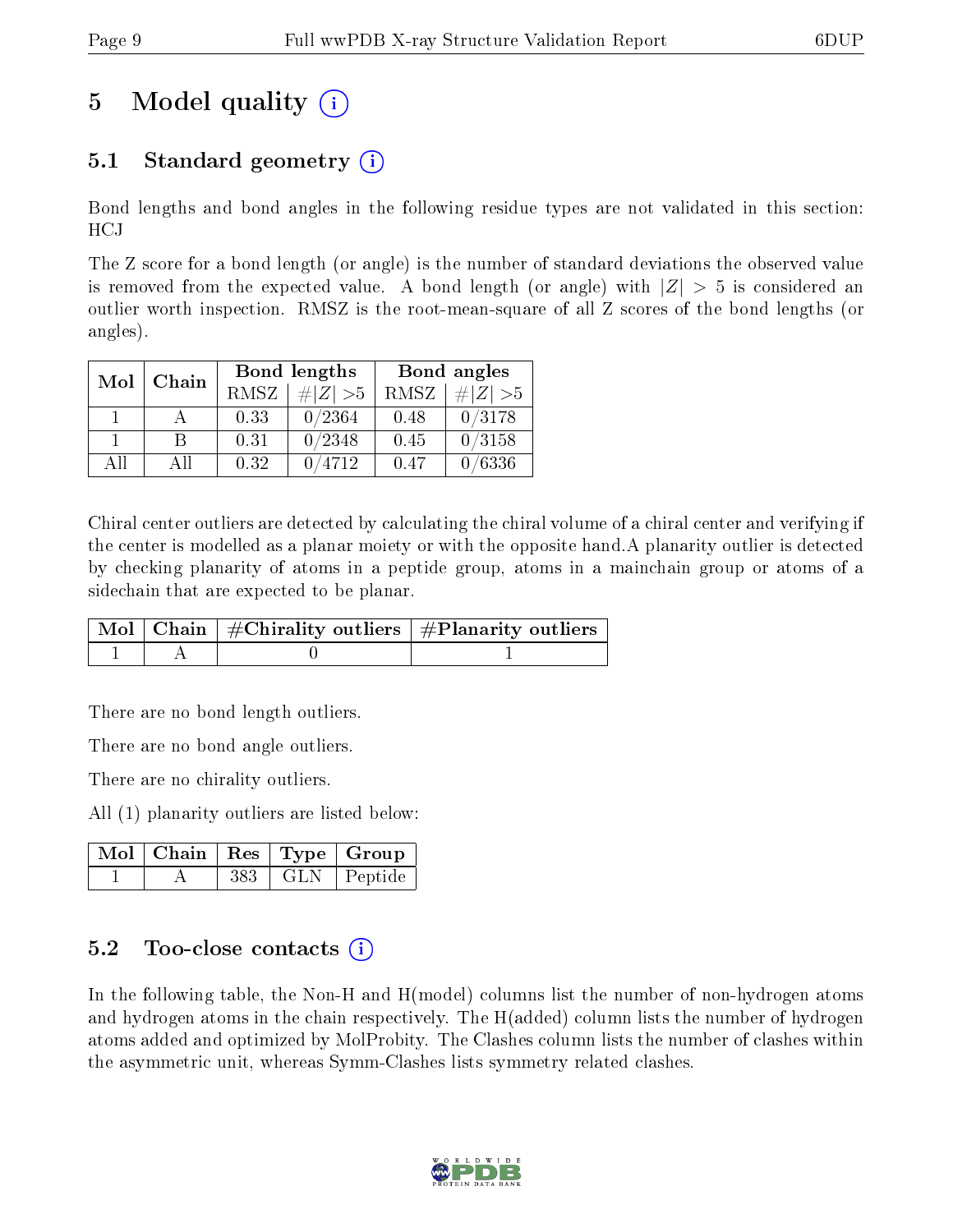|   |      | Mol   Chain   Non-H   H(model)   H(added) |      |         | $Clashes$   Symm-Clashes |
|---|------|-------------------------------------------|------|---------|--------------------------|
|   | 2315 |                                           | 2335 | 58      |                          |
|   | 2299 |                                           | 2321 |         |                          |
|   | 28   |                                           |      |         |                          |
|   |      |                                           |      |         |                          |
| ົ |      |                                           |      |         |                          |
|   | 4720 |                                           | 4656 | $100\,$ |                          |

The all-atom clashscore is defined as the number of clashes found per 1000 atoms (including hydrogen atoms). The all-atom clashscore for this structure is 11.

All (100) close contacts within the same asymmetric unit are listed below, sorted by their clash magnitude.

| Atom-1             | Atom-2                       | Interatomic       | Clash         |
|--------------------|------------------------------|-------------------|---------------|
|                    |                              | distance $(\AA)$  | overlap $(A)$ |
| 1:B:202:VAL:HG21   | 1:B:417:ILE:HD12             | 1.59              | 0.82          |
| 1:B:431:ILE:HD13   | 1:B:431:ILE:H                | 1.46              | 0.81          |
| 1:A:214:GLN:HE21   | 1:A:216:ARG:HH11             | 1.32              | 0.78          |
| 1:A:383:GLN:HB2    | 1:A:384:PRO:H <sub>D3</sub>  | 1.70              | 0.74          |
| 1:A:277:LYS:HD2    | 1: A:449:HIS:CE1             | $\overline{2.24}$ | 0.73          |
| 1:A:175:PRO:HG3    | 1:A:239:LEU:HD13             | 1.72              | 0.71          |
| 1:A:443:SER:O      | 1:A:444:SER:HB3              | 1.91              | 0.70          |
| 1:B:213:LEU:HD23   | 1:B:214:GLN:N                | 2.07              | 0.69          |
| 1:A:320:LEU:HD23   | 1: A:320: LEU: N             | 2.07              | 0.69          |
| 1: A:415: GLN: HG2 | 1:A:431:ILE:HD13             | 1.76              | 0.68          |
| 1:A:324:LEU:HD22   | 1:A:324:LEU:O                | 1.94              | 0.67          |
| 1: B: 233: GLY: O  | 1:B:234:LYS:HB3              | 1.95              | 0.67          |
| 2:A:501:HCJ:CAN    | 2:A:501:HCJ:CAE              | 2.74              | 0.66          |
| 1: A: 383: GLN: CB | 1:A:384:PRO:H <sub>D3</sub>  | 2.26              | 0.65          |
| 1:B:431:ILE:N      | 1:B:431:ILE:HD13             | 2.11              | 0.65          |
| 1:B:360:ARG:O      | $1:B:364:GLN:H\overline{G2}$ | 1.97              | 0.64          |
| 1:A:383:GLN:HB2    | 1:A:384:PRO:CD               | 2.24              | 0.64          |
| 1:B:317:GLN:HG2    | 1:B:318:LEU:N                | 2.13              | 0.64          |
| 1:A:289:ASN:HD22   | 1: A:327: HIS: HD1           | 1.44              | 0.63          |
| 1:B:202:VAL:HG21   | 1:B:417:ILE:CD1              | 2.29              | 0.63          |
| 1:A:445:LEU:O      | $1:A:449:HIS:H\overline{D2}$ | 1.82              | 0.62          |
| 1:A:254:ILE:HD11   | 1:A:287:ARG:HD2              | 1.81              | 0.62          |
| 1:A:214:GLN:HE21   | 1:A:216:ARG:NH1              | 1.98              | 0.61          |
| 1:B:317:GLN:N      | 1:B:320:LEU:HD23             | $\overline{2.16}$ | 0.61          |
| 1:B:424:LEU:HDI2   | 1:B:424:LEU:O                | 2.02              | 0.59          |
| 1:A:259:LYS:HD2    | 1: A:456:LEU:HA              | 1.86              | 0.58          |
| 1:A:324:LEU:HD21   | 1: A:328:TYR:CE1             | 2.38              | 0.58          |
| 1:B:206:LEU:HD12   | 1:B:236:ILE:HD12             | 1.85              | 0.58          |
| 1:B:254:ILE:HD11   | 1:B:287:ARG:HD2              | 1.85              | 0.58          |

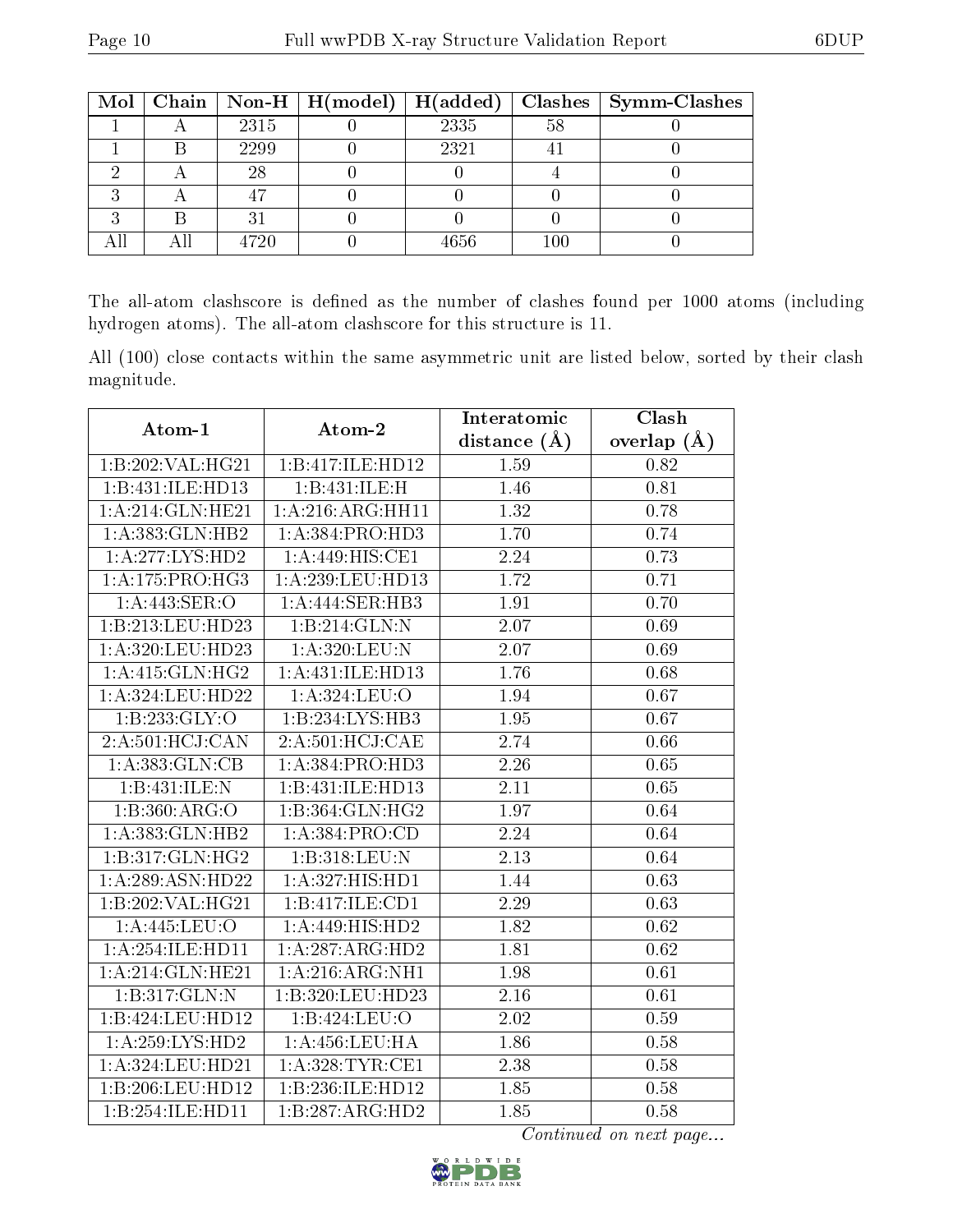| Continuea from previous page |                                                                | Interatomic      | Clash           |
|------------------------------|----------------------------------------------------------------|------------------|-----------------|
| Atom-1                       | Atom-2                                                         | distance $(\AA)$ | overlap $(\AA)$ |
| 1: A:213: LEU: HD21          | 1:A:215:LEU:HD23                                               | 1.86             | 0.57            |
| 1:B:384:PRO:HA               | 1:B:387:ARG:HG3                                                | 1.86             | 0.57            |
| 1:B:303:ARG:HG3              | 1:B:304:LEU:HD12                                               | 1.87             | 0.56            |
| 1: A:443: SER: O             | $1:A:444$ :SER:CB                                              | 2.54             | 0.55            |
| 1:A:381:ARG:HB3              | 1:A:386:HIS:CD2                                                | 2.41             | $0.55\,$        |
| 1:A:202:VAL:HG11             | 1:A:417:ILE:HD11                                               | 1.88             | 0.55            |
| 1:B:217:GLY:C                | 1:B:219:ASP:H                                                  | 2.10             | 0.54            |
| 1: A: 383: GLN: CG           | 1:A:384:PRO:HD3                                                | 2.38             | 0.54            |
| 1:A:399:GLU:O                | 1: A:403: ILE: HG13                                            | 2.08             | 0.54            |
| 1:B:298:THR:HG22             | 1:B:307:CYS:HA                                                 | 1.91             | 0.53            |
| 1: A:319:LEU:HA              | 1:A:324:LEU:HD12                                               | 1.91             | 0.53            |
| 1:A:206:LEU:HD12             | 1:A:236:ILE:HD13                                               | 1.91             | 0.52            |
| 1:B:278:GLY:HA3              | 1:B:353:ARG:HD2                                                | 1.92             | 0.52            |
| 1:A:383:GLN:O                | 1:A:385:ALA:N                                                  | 2.42             | 0.52            |
| 1:A:202:VAL:HG21             | 1:A:417:ILE:CD1                                                | 2.40             | 0.52            |
| 1:B:298:THR:HG22             | 1:B:307:CYS:SG                                                 | 2.49             | 0.51            |
| 1:A:299:TRP:CE2              | 2:A:501:HCJ:CAB                                                | 2.94             | 0.51            |
| 1:B:270:GLU:HB3              | 1:B:445:LEU:HD12                                               | 1.92             | 0.50            |
| 1:B:213:LEU:HD23             | 1:B:213:LEU:C                                                  | 2.31             | 0.50            |
| 1: A: 324: LEU: HD11         | 1: A:328:TYR:CE1                                               | 2.47             | 0.50            |
| 1:A:320:LEU:CD2              | 1:A:320:LEU:N                                                  | 2.73             | 0.49            |
| 1:A:330:LEU:N                | 1: A:396:MET:HE2                                               | 2.27             | 0.49            |
| 1:A:214:GLN:HB3              | 1:A:305:SER:HB2                                                | 1.95             | 0.49            |
| 1:A:445:LEU:O                | 1:A:449:HIS:CD2                                                | 2.64             | 0.49            |
| 1:A:202:VAL:HG21             | 1:A:417:ILE:HD13                                               | 1.95             | 0.48            |
| 1:A:219:ASP:HB2              | 1:B:235:GLU:HB2                                                | 1.95             | 0.48            |
| 1:A:260:VAL:O                | 1:A:260:VAL:HG23                                               | 2.12             | 0.48            |
| 1:A:324:LEU:HD11             | 1:A:328:TYR:HE1                                                | 1.78             | 0.48            |
| 1: A: 383: GLN: CB           | 1:A:384:PRO:CD                                                 | 2.89             | 0.48            |
| 1: A: 234: LYS: HD3          | 1: A:237:PHE:CE1                                               | 2.48             | 0.48            |
| 1:B:277:LYS:HD2              | 1:B:449:HIS:NE2                                                | 2.29             | 0.48            |
| 1: A:259: LYS:O              | 1: A:265:ARG:HG3                                               | 2.14             | 0.47            |
| 1:A:299:TRP:CD2              | 2:A:501:HCJ:CAB                                                | 2.98             | 0.46            |
| 1: A: 384: PRO:O             | 1:A:387:ARG:HB2                                                | $2.15\,$         | 0.46            |
| 1: A:213:LEU:HD23            | 1:A:213:LEU:C                                                  | 2.36             | 0.46            |
| 1:B:239:LEU:O                | 1:B:243:MET:HG2                                                | 2.16             | 0.46            |
| 1:B:251:PHE:CD2              | $1:B:284[A]:\overline{\text{C}Y}\overline{\text{S}:\text{SG}}$ | 3.05             | 0.45            |
| 1:B:431:ILE:N                | 1:B:431:ILE:CD1                                                | 2.79             | 0.45            |
| 1:A:201:GLN:HA               | 1: A:204:LYS:HD2                                               | 1.99             | 0.45            |
| 1:B:216:ARG:HH11             | 1:B:216:ARG:HG3                                                | 1.81             | 0.45            |
| 1:B:214:GLN:HB3              | 1:B:305:SER:HB2                                                | 1.99             | 0.45            |

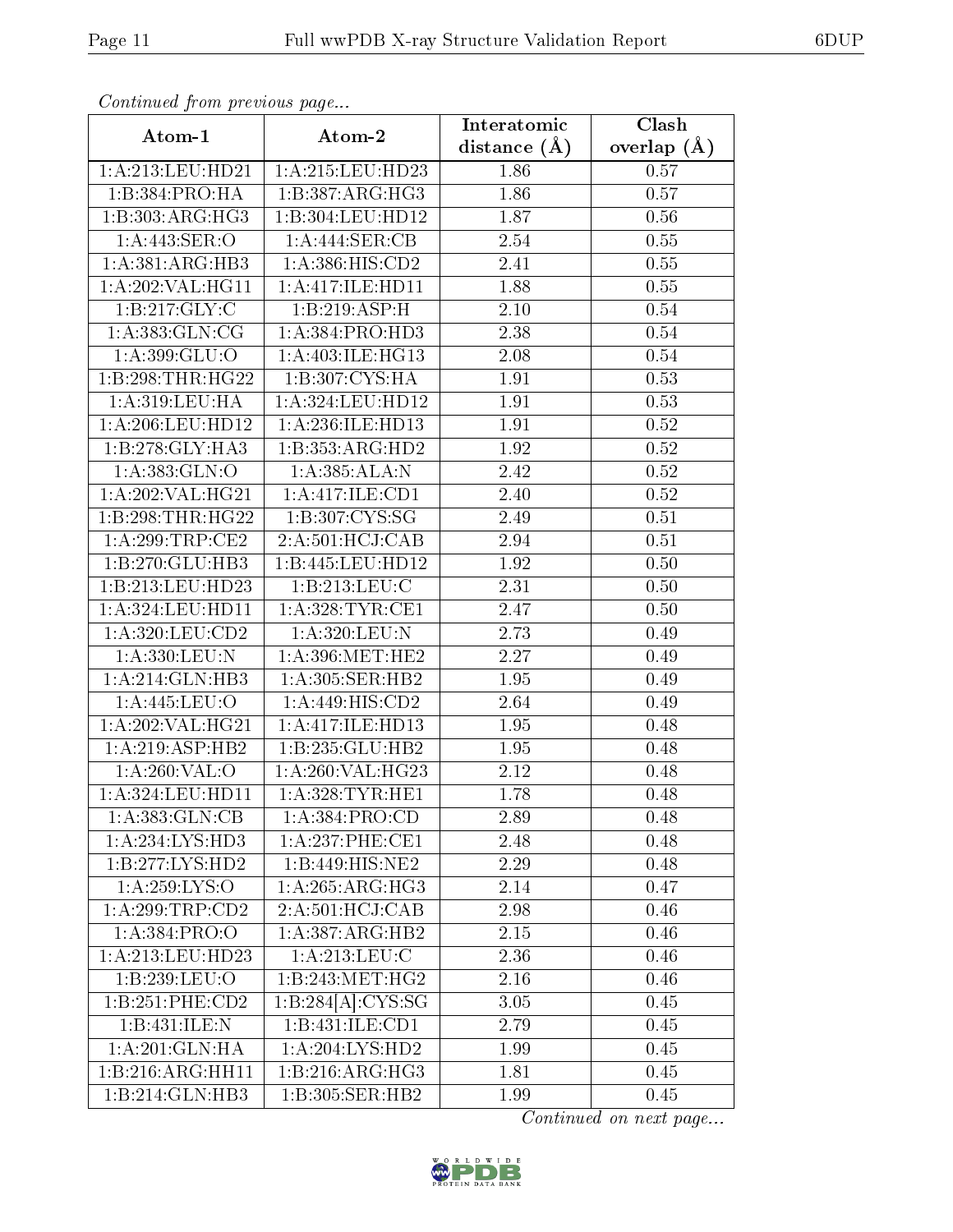| $\mathbf{r}$        | Atom-2              | Interatomic       | $\overline{\text{Clash}}$ |
|---------------------|---------------------|-------------------|---------------------------|
| Atom-1              |                     | distance $(\AA)$  | overlap $(\AA)$           |
| 1:B:317:GLN:HG2     | 1:B:318:LEU:H       | 1.81              | 0.44                      |
| 1: A: 324: LEU: C   | 1:A:324:LEU:HD22    | 2.36              | 0.44                      |
| 2:A:501:HCJ:CAE     | 2:A:501:HCJ:CAM     | 2.96              | $\overline{0}.43$         |
| 1:B:202:VAL:HG13    | 1:B:414:ILE:HG12    | 2.00              | 0.43                      |
| 1:B:321:GLU:HA      | 1:B:322:PRO:HD3     | 1.90              | 0.43                      |
| 1:A:324:LEU:HD21    | 1: A:328:TYR:HE1    | 1.80              | 0.43                      |
| 1:B:407:HIS:CE1     | 1:B:411:LEU:HD13    | 2.54              | 0.43                      |
| 1: A:323:MET:HA     | 1:A:403:ILE:HD13    | 2.00              | 0.43                      |
| 1:B:216:ARG:NH1     | 1:B:216:ARG:HG3     | 2.34              | 0.42                      |
| 1:B:339:GLU:OE2     | 1:B:381:ARG:HD2     | 2.19              | 0.42                      |
| 1:A:382:PRO:O       | 1:A:383:GLN:O       | 2.38              | 0.42                      |
| 1:B:206:LEU:HD11    | 1:B:237:PHE:CE2     | $\overline{2.54}$ | 0.42                      |
| 1:A:277:LYS:HB3     | 1:A:277:LYS:HE3     | 1.89              | 0.42                      |
| 1:B:317:GLN:CG      | 1:B:318:LEU:N       | 2.82              | 0.42                      |
| 1:A:209:LEU:HA      | 1:A:209:LEU:HD12    | 1.91              | 0.41                      |
| 1: A:319: LEU: C    | 1:A:320:LEU:HD23    | 2.40              | 0.41                      |
| 1: A:251:PHE:CD2    | 1:A:284[A]:CYS:SG   | 3.13              | 0.41                      |
| 1:B:201:GLN:NE2     | 1:B:413:ARG:NH1     | 2.67              | 0.41                      |
| 1:B:360:ARG:HE      | 1:B:360:ARG:HB2     | $\overline{1.70}$ | 0.41                      |
| 1:B:402:SER:O       | 1:B:406:GLN:HG3     | 2.21              | 0.41                      |
| 1: A:269: ILE: HG23 | 1: A:270: GLU:N     | 2.35              | 0.41                      |
| 1:A:349:PHE:O       | 1:A:366:GLN:HB2     | 2.21              | 0.41                      |
| 1:B:213:LEU:C       | 1:B:213:LEU:CD2     | 2.88              | 0.41                      |
| 1:A:148:ARG:HB2     | 1:A:148:ARG:HE      | 1.60              | 0.41                      |
| 1:A:215:LEU:HD22    | 1: A: 304: LEU: CD2 | $\overline{2.51}$ | 0.41                      |
| 1:B:342:LEU:HD13    | 1:B:373:LEU:HA      | 2.01              | 0.41                      |
| 1:A:157:ALA:HA      | 1:A:260:VAL:HG21    | 2.04              | 0.40                      |
| 1:A:234:LYS:HA      | 1:A:237:PHE:CD1     | 2.56              | 0.40                      |
| 1: A:319: LEU:O     | 1: A:319: LEU: HG   | 2.21              | 0.40                      |
| 1:B:210:LYS:HG2     | 1:B:309:GLU:HG3     | 2.02              | 0.40                      |

There are no symmetry-related clashes.

### 5.3 Torsion angles  $(i)$

#### 5.3.1 Protein backbone (i)

In the following table, the Percentiles column shows the percent Ramachandran outliers of the chain as a percentile score with respect to all X-ray entries followed by that with respect to entries of similar resolution.

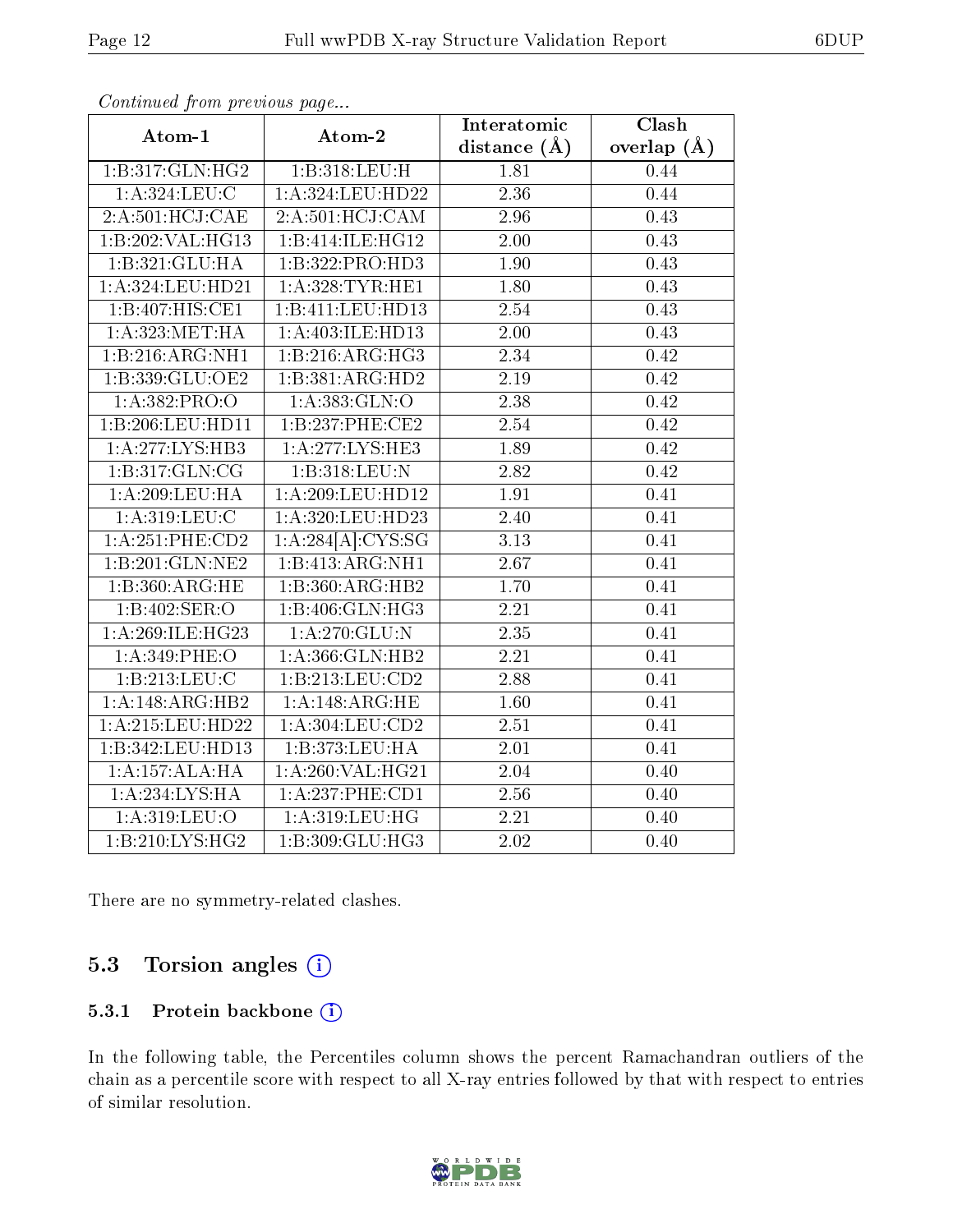| Mol | Chain | Analysed        | Favoured             | Allowed   | $\vert$ Outliers | Percentiles                          |
|-----|-------|-----------------|----------------------|-----------|------------------|--------------------------------------|
|     |       | $275/344(80\%)$ | $260(94\%)$          | 11 $(4%)$ | $4(2\%)$         | $\boxed{10}$<br>$'10$ $\blacksquare$ |
|     |       | 273/344(79%)    | $262(96\%)$          | $9(3\%)$  | $2(1\%)$         | 26<br>22                             |
| All | All   | $548/688(80\%)$ | $^{\circ}$ 522 (95%) | 20(4%)    | 6 $(1\%)$        | 15 <sup>2</sup><br>14                |

The Analysed column shows the number of residues for which the backbone conformation was analysed, and the total number of residues.

All (6) Ramachandran outliers are listed below:

| Mol | Chain | Res | <b>Type</b> |
|-----|-------|-----|-------------|
|     |       | 383 | <b>GLN</b>  |
|     |       | 444 | <b>SER</b>  |
|     |       | 218 | GLU         |
|     |       | 234 | LYS         |
|     |       | 208 | SER         |
|     |       | 235 | GLU         |

#### 5.3.2 Protein sidechains  $(i)$

In the following table, the Percentiles column shows the percent sidechain outliers of the chain as a percentile score with respect to all X-ray entries followed by that with respect to entries of similar resolution.

The Analysed column shows the number of residues for which the sidechain conformation was analysed, and the total number of residues.

| $\text{Mol}$ | Chain | Analysed        | Rotameric   Outliers |          | Percentiles          |  |
|--------------|-------|-----------------|----------------------|----------|----------------------|--|
|              |       | 256/302(85%)    | $244(95\%)$          | 12(5%)   | $\sqrt{37}$<br>$26+$ |  |
|              |       | $255/302(84\%)$ | 247(97%)             | $8(3\%)$ | 55<br>40             |  |
| All          | All   | $511/604$ (85%) | 491 $(96\%)$         | 20(4%)   | 46<br>32             |  |

All (20) residues with a non-rotameric sidechain are listed below:

| Mol | Chain | Res | <b>Type</b> |
|-----|-------|-----|-------------|
|     |       | 159 | MET         |
|     |       | 162 | PHE         |
|     |       | 199 | TRP         |
|     |       | 207 | CYS         |
|     |       | 209 | LEU         |
|     |       | 215 | LEU         |
|     |       | 239 | LEU         |

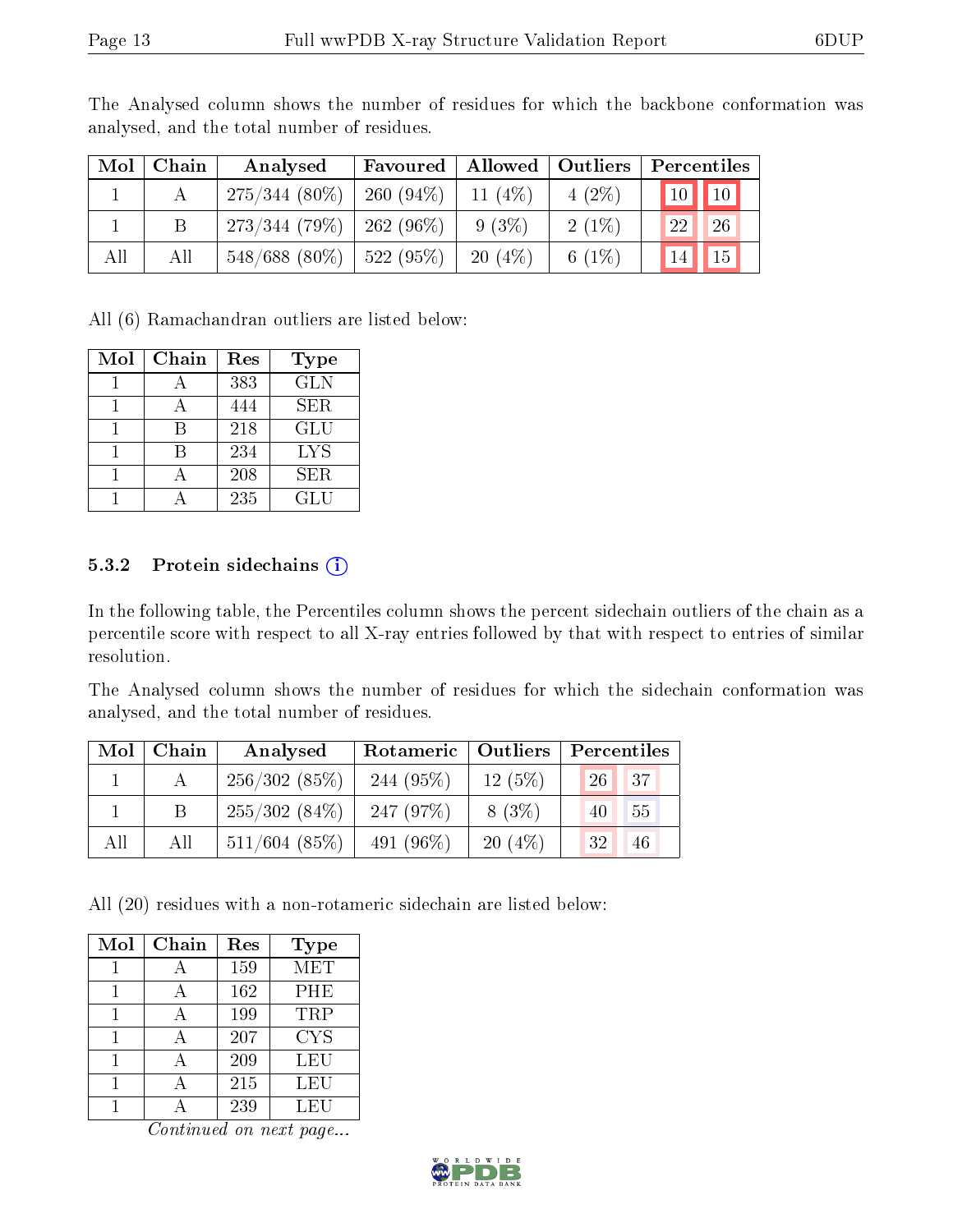| Mol            | Chain            | Res | Type                    |
|----------------|------------------|-----|-------------------------|
| $\mathbf{1}$   | А                | 320 | LEU                     |
| 1              | $\boldsymbol{A}$ | 329 | MET                     |
| 1              | A                | 383 | <b>GLN</b>              |
| $\mathbf{1}$   | A                | 443 | SER                     |
| $\mathbf{1}$   | $\boldsymbol{A}$ | 452 | $\overline{\text{LEU}}$ |
| $\mathbf{1}$   | B                | 159 | MET                     |
| $\mathbf 1$    | B                | 199 | TRP                     |
| $\mathbf{1}$   | B                | 201 | <b>GLN</b>              |
| $\overline{1}$ | B                | 265 | $\rm{ARG}$              |
| $\mathbf{1}$   | B                | 323 | MET                     |
| 1              | B                | 324 | LEU                     |
| $\mathbf{1}$   | В                | 332 | <b>LYS</b>              |
| 1              | В                | 431 | ILE                     |

Some sidechains can be flipped to improve hydrogen bonding and reduce clashes. All (16) such sidechains are listed below:

| Mol            | Chain              | $\operatorname{Res}% \left( \mathcal{N}\right) \equiv\operatorname{Res}(\mathcal{N}_{0},\mathcal{N}_{0})$ | $_{\rm Type}$        |
|----------------|--------------------|-----------------------------------------------------------------------------------------------------------|----------------------|
| $\mathbf 1$    | A                  | 214                                                                                                       | <b>GLN</b>           |
| 1              | $\overline{A}$     | 224                                                                                                       | <b>ASN</b>           |
| $\mathbf{1}$   | $\overline{\rm A}$ | 272                                                                                                       | <b>GLN</b>           |
| $\mathbf 1$    | $\overline{\rm A}$ | 285                                                                                                       | GLN                  |
| $\mathbf{1}$   | $\bf{A}$           | 359                                                                                                       | <b>HIS</b>           |
| $\overline{1}$ | $\overline{\rm A}$ | 368                                                                                                       | <b>GLN</b>           |
| $\mathbf 1$    | $\bf{A}$           | 386                                                                                                       | <b>HIS</b>           |
| $\mathbf{1}$   | $\overline{\rm A}$ | 407                                                                                                       | HIS                  |
| $\mathbf{1}$   | $\overline{A}$     | 449                                                                                                       | HIS                  |
| $\mathbf{1}$   | $\overline{B}$     | 201                                                                                                       | <b>GLN</b>           |
| $\overline{1}$ | B                  | 214                                                                                                       | $\operatorname{GLN}$ |
| $\mathbf{1}$   | B                  | 224                                                                                                       | <b>ASN</b>           |
| $\mathbf{1}$   | B                  | 272                                                                                                       | <b>GLN</b>           |
| $\mathbf 1$    | B                  | 317                                                                                                       | <b>GLN</b>           |
| $\overline{1}$ | B                  | 453                                                                                                       | HIS                  |
| 1              | В                  | 457                                                                                                       | GLN                  |

#### 5.3.3 RNA (1)

There are no RNA molecules in this entry.

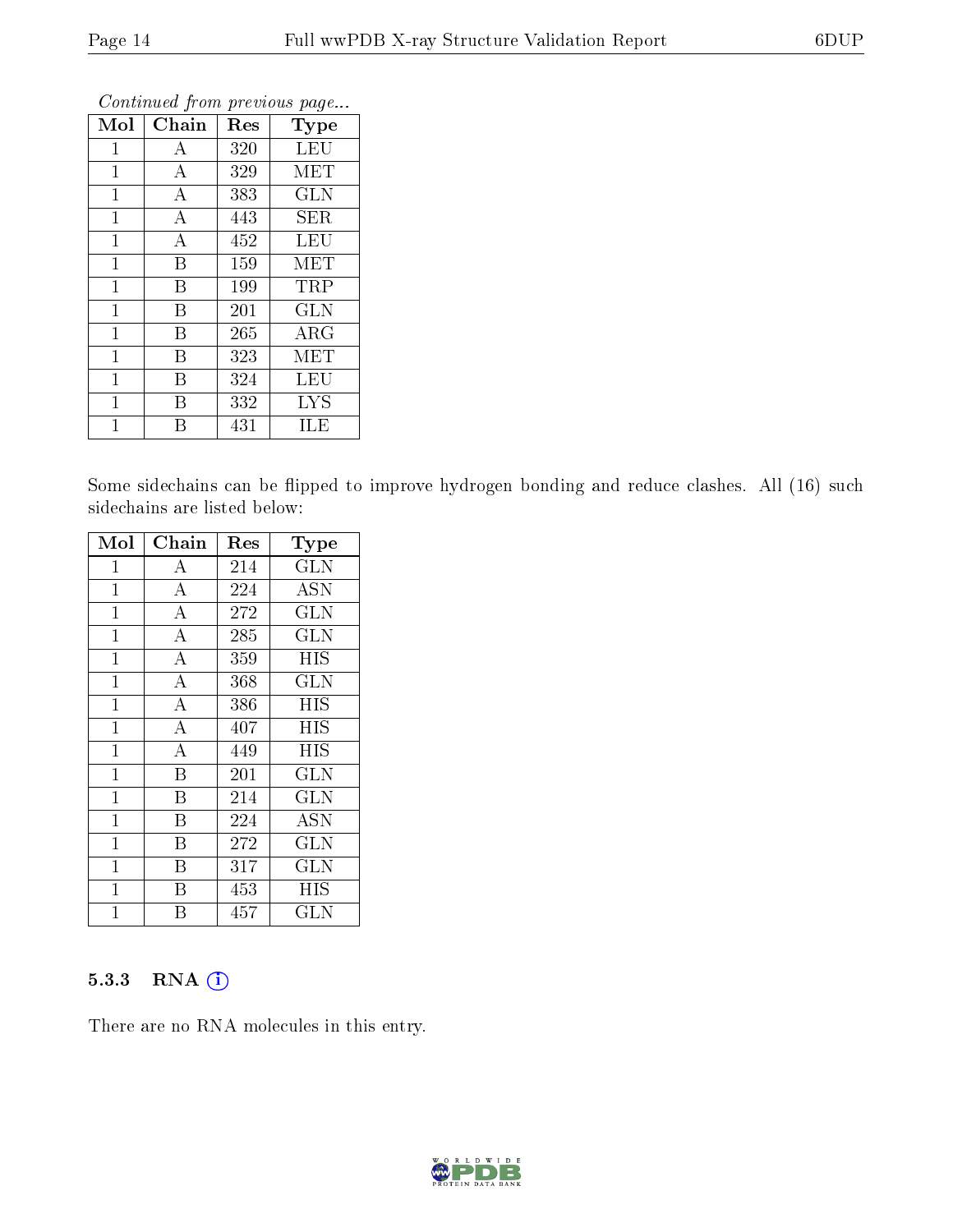### 5.4 Non-standard residues in protein, DNA, RNA chains (i)

There are no non-standard protein/DNA/RNA residues in this entry.

#### 5.5 Carbohydrates  $(i)$

There are no carbohydrates in this entry.

### 5.6 Ligand geometry  $(i)$

1 ligand is modelled in this entry.

In the following table, the Counts columns list the number of bonds (or angles) for which Mogul statistics could be retrieved, the number of bonds (or angles) that are observed in the model and the number of bonds (or angles) that are dened in the Chemical Component Dictionary. The Link column lists molecule types, if any, to which the group is linked. The Z score for a bond length (or angle) is the number of standard deviations the observed value is removed from the expected value. A bond length (or angle) with  $|Z| > 2$  is considered an outlier worth inspection. RMSZ is the root-mean-square of all Z scores of the bond lengths (or angles).

| $\mid$ Mol $\mid$ |     | $\mid$ Type $\mid$ Chain $\mid$ Res $\mid$ Link |     |            | Bond lengths |                            | Bond angles |                                                                   |
|-------------------|-----|-------------------------------------------------|-----|------------|--------------|----------------------------|-------------|-------------------------------------------------------------------|
|                   |     |                                                 |     |            |              |                            |             | Counts   RMSZ $\mid \#  Z  > 2$   Counts   RMSZ $\mid \#  Z  > 2$ |
|                   | HCJ |                                                 | 501 | 28, 31, 31 | 1.59         | $\vert$ 4 (14%)   33,45,45 | 1.38        | $3(9\%)$                                                          |

In the following table, the Chirals column lists the number of chiral outliers, the number of chiral centers analysed, the number of these observed in the model and the number defined in the Chemical Component Dictionary. Similar counts are reported in the Torsion and Rings columns. '-' means no outliers of that kind were identified.

|     |     |        |        | Mol   Type   Chain   Res   Link   Chirals   Torsions   Rings |  |
|-----|-----|--------|--------|--------------------------------------------------------------|--|
| HCJ | 501 | $\sim$ | $\sim$ | $1/15/23/23$   $0/4/4/4$                                     |  |

All (4) bond length outliers are listed below:

| Mol   Chain   Res   Type |     |       | Atoms                   |      | Observed $(A)$ | $\perp$ Ideal(A) $\perp$ |
|--------------------------|-----|-------|-------------------------|------|----------------|--------------------------|
|                          | 501 | HCJ   | CAE-NAF                 | 4.42 | 1.40           | 1.32                     |
|                          | 501 |       | $HCI$   CAG-NAF         | 4.40 | 1.40           | 1.33                     |
|                          | 501 |       | $HCI$   CAS-CAP   -3.74 |      | 1.39           | 1.49                     |
|                          | 501 | HCJ – | – CAL-NAD–              | 2.84 | 1.40           | 1.35                     |

All (3) bond angle outliers are listed below:

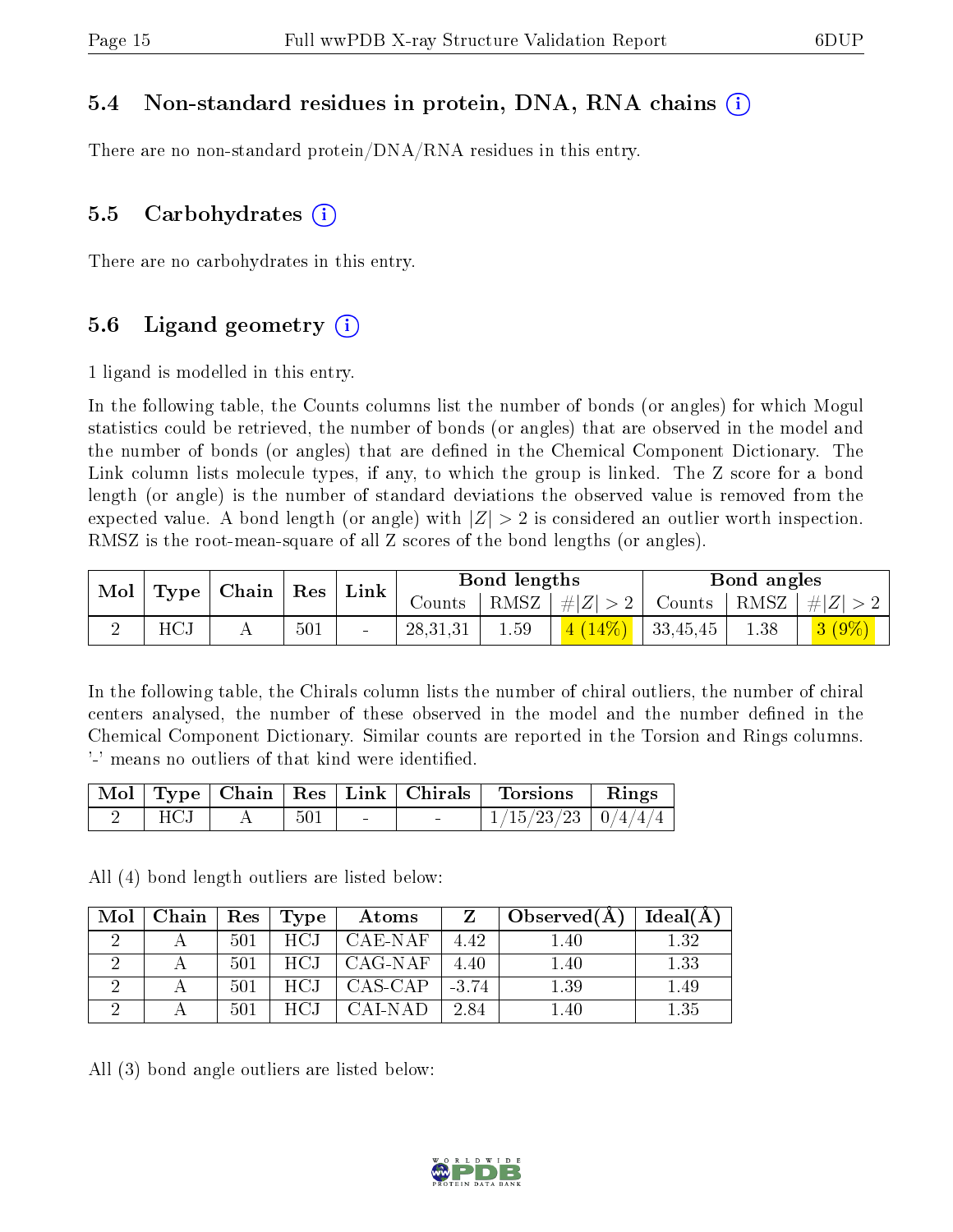| Mol | Chain | $^{\circ}$ Res $_{\circ}$ | Type | Atoms       |       | Observed $(°)$ | $\text{Ideal}(\textsuperscript{o})$ |
|-----|-------|---------------------------|------|-------------|-------|----------------|-------------------------------------|
|     |       | 501                       | HCJ  | OAA-CAC-CAK | -417  | 118 1.         | 109.08                              |
|     |       | 501                       | HCJ  | OAA-CAC-CAB | -414  | 100.29         | -104.55                             |
|     |       | -501                      | HC1  | OAL-CAK-CAC | -2.67 | 114.32         | 107.94                              |

There are no chirality outliers.

All (1) torsion outliers are listed below:

| $\Delta$ Mol $\mid$ Chain $\mid$ Res $\mid$ Type $\mid$ |      | Atoms           |
|---------------------------------------------------------|------|-----------------|
|                                                         | HCJ. | CAC-CAK-OAL-CAM |

There are no ring outliers.

1 monomer is involved in 4 short contacts:

|  |        |        | $\sqrt{\text{Mol}\parallel\text{Chain}}\parallel\text{Res}\parallel\text{Type}\parallel\text{Class}\parallel\text{Symm-Class}\parallel$ |
|--|--------|--------|-----------------------------------------------------------------------------------------------------------------------------------------|
|  | -501 - | T HC.I |                                                                                                                                         |

The following is a two-dimensional graphical depiction of Mogul quality analysis of bond lengths, bond angles, torsion angles, and ring geometry for all instances of the Ligand of Interest. In addition, ligands with molecular weight > 250 and outliers as shown on the validation Tables will also be included. For torsion angles, if less then 5% of the Mogul distribution of torsion angles is within 10 degrees of the torsion angle in question, then that torsion angle is considered an outlier. Any bond that is central to one or more torsion angles identified as an outlier by Mogul will be highlighted in the graph. For rings, the root-mean-square deviation (RMSD) between the ring in question and similar rings identified by Mogul is calculated over all ring torsion angles. If the average RMSD is greater than 60 degrees and the minimal RMSD between the ring in question and any Mogul-identified rings is also greater than 60 degrees, then that ring is considered an outlier. The outliers are highlighted in purple. The color gray indicates Mogul did not find sufficient equivalents in the CSD to analyse the geometry.

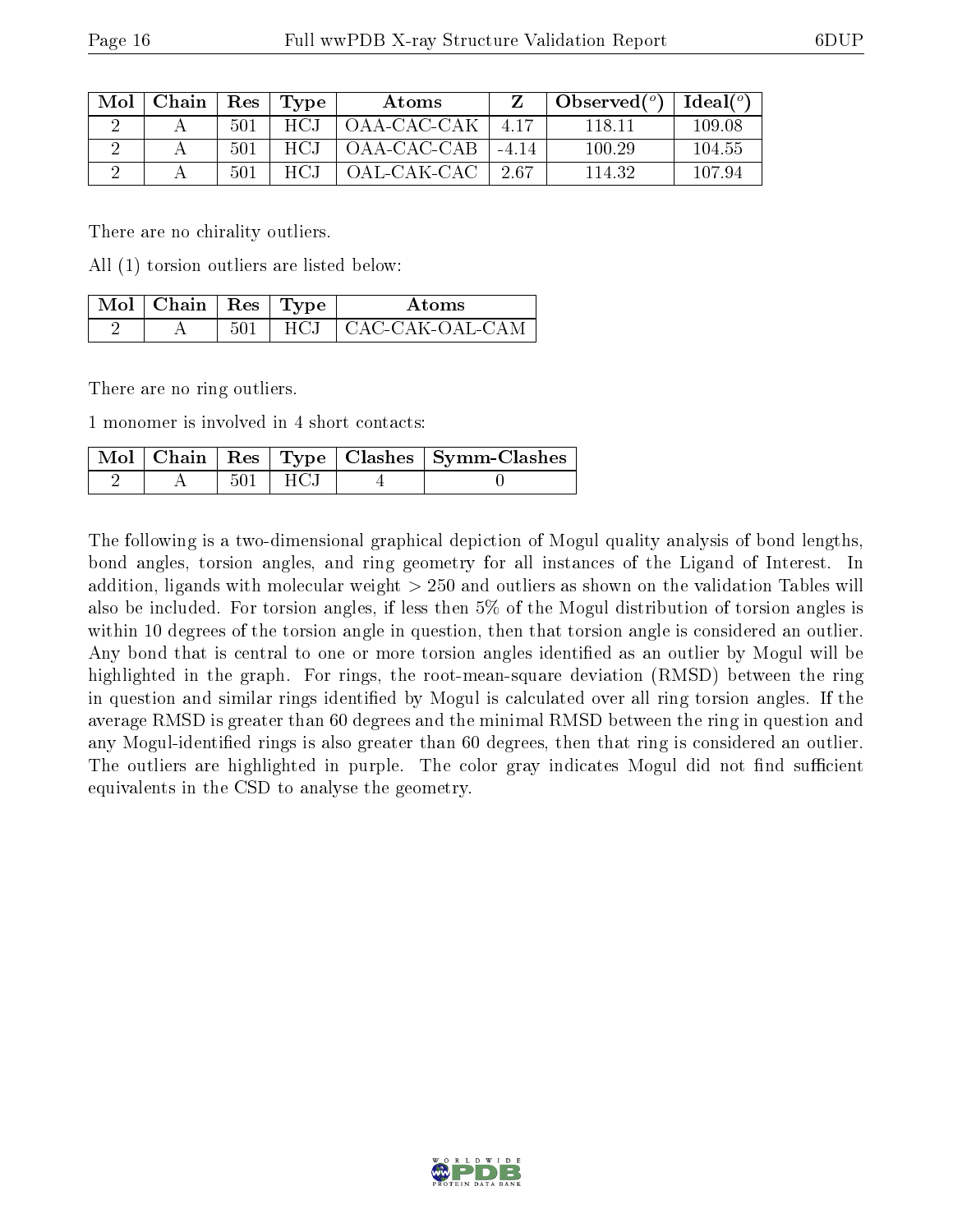

### 5.7 [O](https://www.wwpdb.org/validation/2017/XrayValidationReportHelp#nonstandard_residues_and_ligands)ther polymers (i)

There are no such residues in this entry.

### 5.8 Polymer linkage issues (i)

There are no chain breaks in this entry.

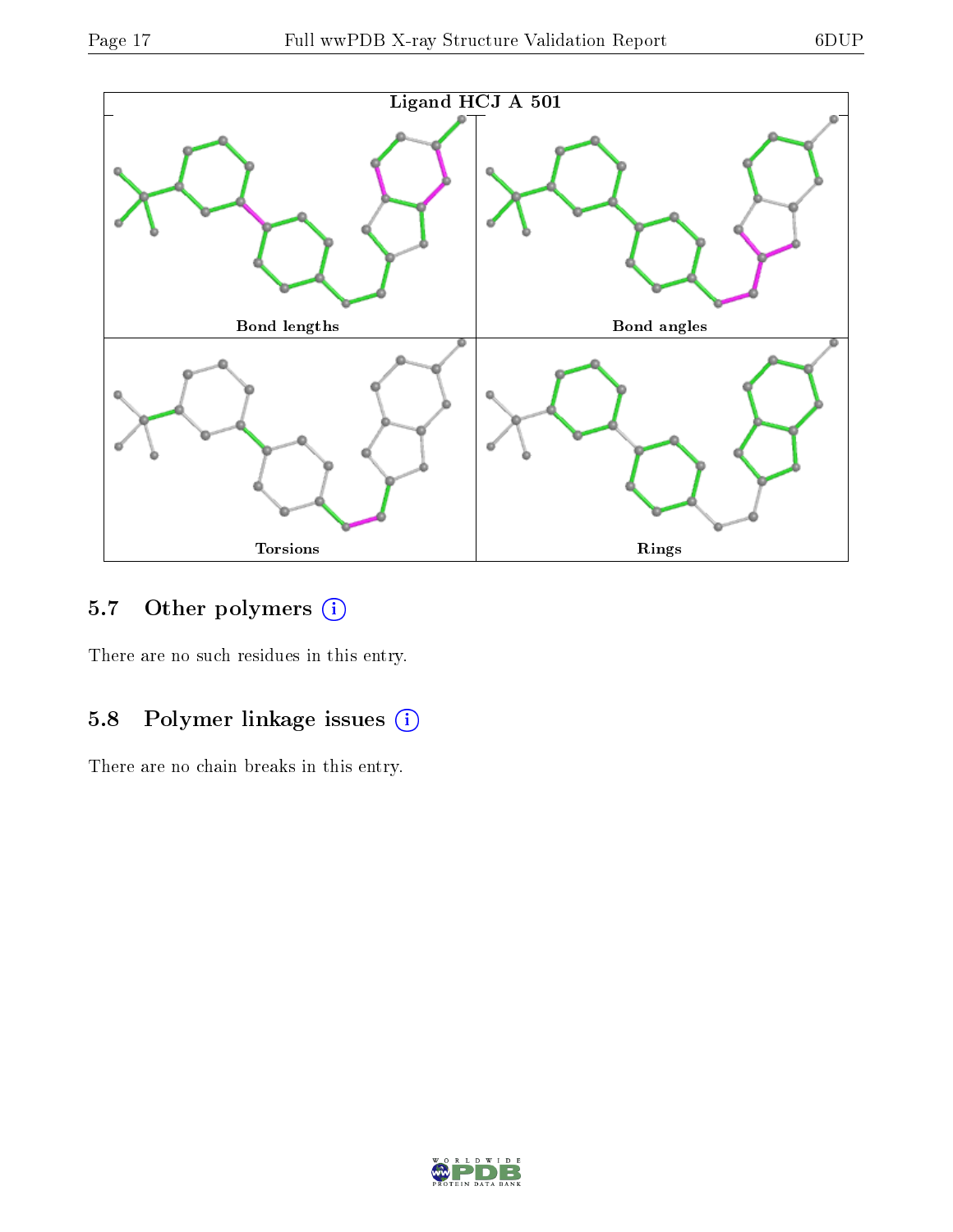# 6 Fit of model and data  $(i)$

### 6.1 Protein, DNA and RNA chains  $(i)$

In the following table, the column labelled  $#RSRZ> 2'$  contains the number (and percentage) of RSRZ outliers, followed by percent RSRZ outliers for the chain as percentile scores relative to all X-ray entries and entries of similar resolution. The OWAB column contains the minimum, median,  $95<sup>th</sup>$  percentile and maximum values of the occupancy-weighted average B-factor per residue. The column labelled ' $Q< 0.9$ ' lists the number of (and percentage) of residues with an average occupancy less than 0.9.

| Mol | Chain | Analysed         | $<$ RSRZ $>$ | $\#\text{RSRZ}{>}2$              | $OWAB(A^2)$     | $\rm Q\textcolor{black}{<}0.9$ |
|-----|-------|------------------|--------------|----------------------------------|-----------------|--------------------------------|
|     |       | $282/344(81\%)$  | 0.33         | 25 <br>$18(6\%)$ 19              | 28, 54, 95, 123 |                                |
|     |       | $280/344(81\%)$  | 0.36         | $21(7\%)$ 14<br>$\overline{419}$ | 26, 55, 95, 99  |                                |
| All | All   | $562/688$ (81\%) | 0.35         | 22<br>39 (6\%) 16                | 26, 54, 95, 123 |                                |

All (39) RSRZ outliers are listed below:

| Mol            | Chain                   | Res | Type                    | <b>RSRZ</b>      |
|----------------|-------------------------|-----|-------------------------|------------------|
| $\mathbf{1}$   | $\overline{\rm A}$      | 209 | LEU                     | 6.1              |
| $\mathbf{1}$   | $\overline{\rm A}$      | 193 | $\rm{ARG}$              | 6.0              |
| $\overline{1}$ | B                       | 431 | ILE                     | $5.5\,$          |
| $\overline{1}$ | $\boldsymbol{A}$        | 233 | GLY                     | 5.3              |
| $\overline{1}$ | $\overline{\mathrm{B}}$ | 207 | $\overline{\text{CYS}}$ | $4.\overline{6}$ |
| $\overline{1}$ | $\boldsymbol{B}$        | 202 | VAL                     | 3.9              |
| $\overline{1}$ | $\overline{A}$          | 383 | <b>GLN</b>              | 3.8              |
| $\overline{1}$ | $\boldsymbol{B}$        | 417 | ILE                     | 3.4              |
| $\overline{1}$ | $\overline{\mathrm{B}}$ | 236 | ILE                     | 3.4              |
| $\overline{1}$ | $\overline{\mathrm{B}}$ | 237 | PHE                     | $\overline{3.4}$ |
| $\overline{1}$ | $\overline{\mathbf{B}}$ | 235 | $\overline{\text{GLU}}$ | $\overline{3.2}$ |
| $\overline{1}$ | $\overline{\mathrm{B}}$ | 199 | <b>TRP</b>              | $\overline{3.2}$ |
| $\overline{1}$ | $\overline{B}$          | 205 | $\overline{\text{ASP}}$ | 3.2              |
| $\overline{1}$ | $\overline{\rm A}$      | 234 | $\overline{\text{LYS}}$ | 3.1              |
| $\overline{1}$ | $\overline{\mathrm{B}}$ | 204 | $\overline{\text{LYS}}$ | $\overline{3.1}$ |
| $\mathbf{1}$   | $\overline{B}$          | 206 | <b>LEU</b>              | $3.0\,$          |
| $\overline{1}$ | $\overline{\mathrm{B}}$ | 234 | $\overline{\text{LYS}}$ | $\overline{3.0}$ |
| $\mathbf{1}$   | A                       | 194 | GLU                     | $3.0\,$          |
| $\overline{1}$ | $\bf{A}$                | 303 | ARG                     | 2.9              |
| $\overline{1}$ | $\overline{B}$          | 203 | $\rm{ARG}$              | $2.8\,$          |
| $\mathbf{1}$   | $\overline{B}$          | 233 | <b>GLY</b>              | 2.7              |
| $\mathbf{1}$   | $\boldsymbol{B}$        | 200 | <b>SER</b>              | $2.\bar{7}$      |
| $\overline{1}$ | $\boldsymbol{A}$        | 192 | <b>SER</b>              | $2.6\,$          |
| $\mathbf{1}$   | Β                       | 208 | <b>SER</b>              | 2.6              |

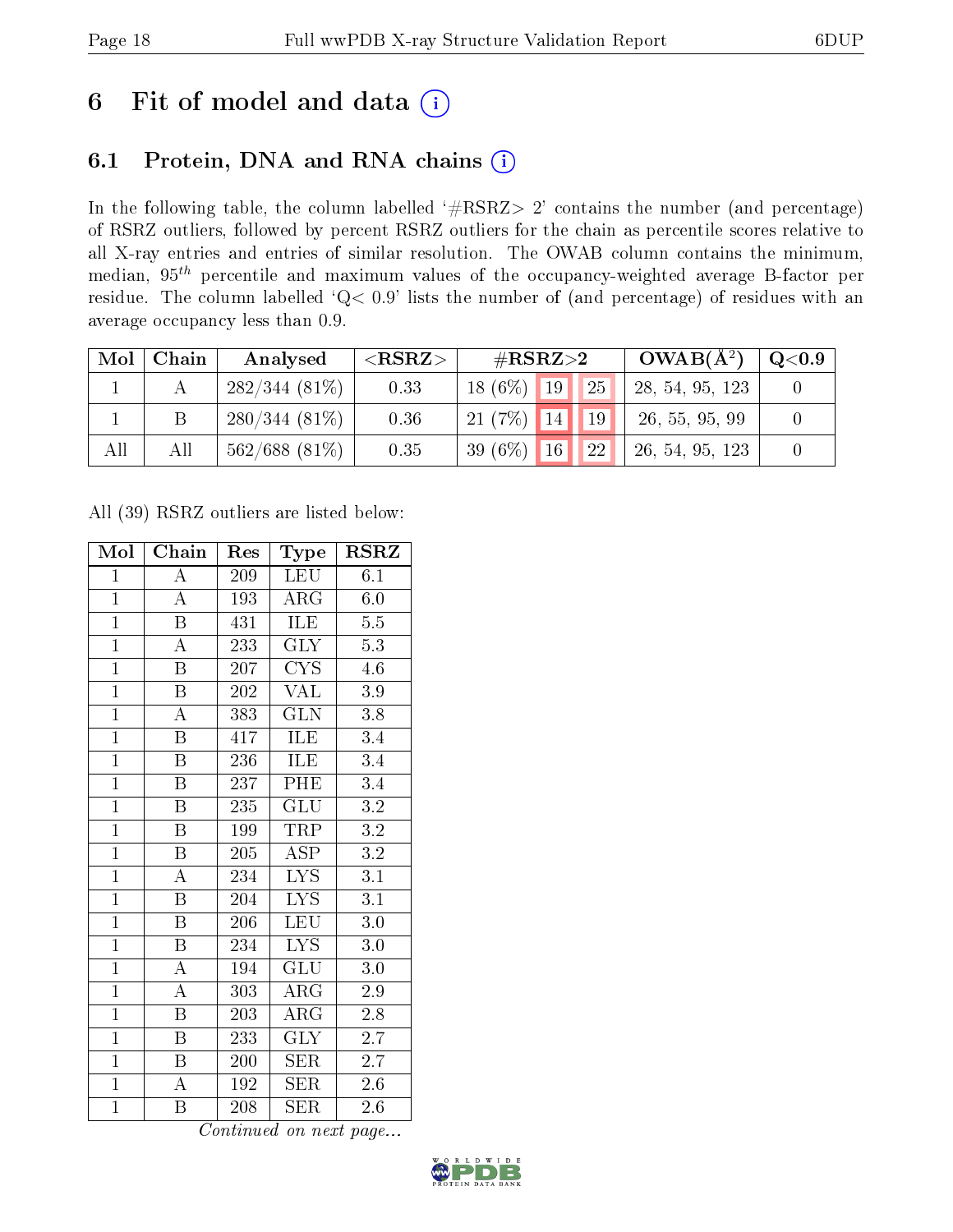| Mol          | Chain    | Res | Type       | <b>RSRZ</b> |
|--------------|----------|-----|------------|-------------|
| 1            | Β        | 201 | <b>GLN</b> | 2.6         |
| $\mathbf{1}$ | B        | 360 | $\rm{ARG}$ | 2.5         |
| $\mathbf 1$  | B        | 231 | <b>SER</b> | 2.5         |
| $\mathbf{1}$ | А        | 229 | ALA        | 2.4         |
| $\mathbf{1}$ | $\bf{A}$ | 199 | TRP        | 2.4         |
| $\mathbf{1}$ | B        | 385 | <b>ALA</b> | 2.4         |
| $\mathbf{1}$ | A        | 324 | <b>LEU</b> | 2.4         |
| $\mathbf{1}$ | A        | 207 | <b>CYS</b> | 2.4         |
| $\mathbf{1}$ | $\bf{A}$ | 320 | <b>LEU</b> | 2.2         |
| $\mathbf{1}$ | А        | 152 | $\rm{ARG}$ | 2.2         |
| $\mathbf{1}$ | А        | 195 | GLU        | 2.2         |
| $\mathbf{1}$ | B        | 324 | <b>LEU</b> | 2.2         |
| $\mathbf{1}$ | A        | 319 | <b>LEU</b> | 2.1         |
| $\mathbf{1}$ | A        | 232 | <b>GLY</b> | 2.1         |
| $\mathbf 1$  | A        | 197 | ALA        | 2.0         |

### 6.2 Non-standard residues in protein, DNA, RNA chains (i)

There are no non-standard protein/DNA/RNA residues in this entry.

#### 6.3 Carbohydrates (i)

There are no carbohydrates in this entry.

### 6.4 Ligands  $(i)$

In the following table, the Atoms column lists the number of modelled atoms in the group and the number defined in the chemical component dictionary. The B-factors column lists the minimum, median,  $95<sup>th</sup>$  percentile and maximum values of B factors of atoms in the group. The column labelled  $Q< 0.9$ ' lists the number of atoms with occupancy less than 0.9.

|              |     |          |                |                | Mol   Type   Chain   Res   Atoms   RSCC   RSR   B-factors $(A^2)$   Q<0.9 |  |
|--------------|-----|----------|----------------|----------------|---------------------------------------------------------------------------|--|
| $_{\rm HCl}$ | 501 | $-28/28$ | $ 0.60\rangle$ | $\boxed{0.46}$ | 58,62,69,70                                                               |  |

The following is a graphical depiction of the model fit to experimental electron density of all instances of the Ligand of Interest. In addition, ligands with molecular weight  $> 250$  and outliers as shown on the geometry validation Tables will also be included. Each fit is shown from different orientation to approximate a three-dimensional view.